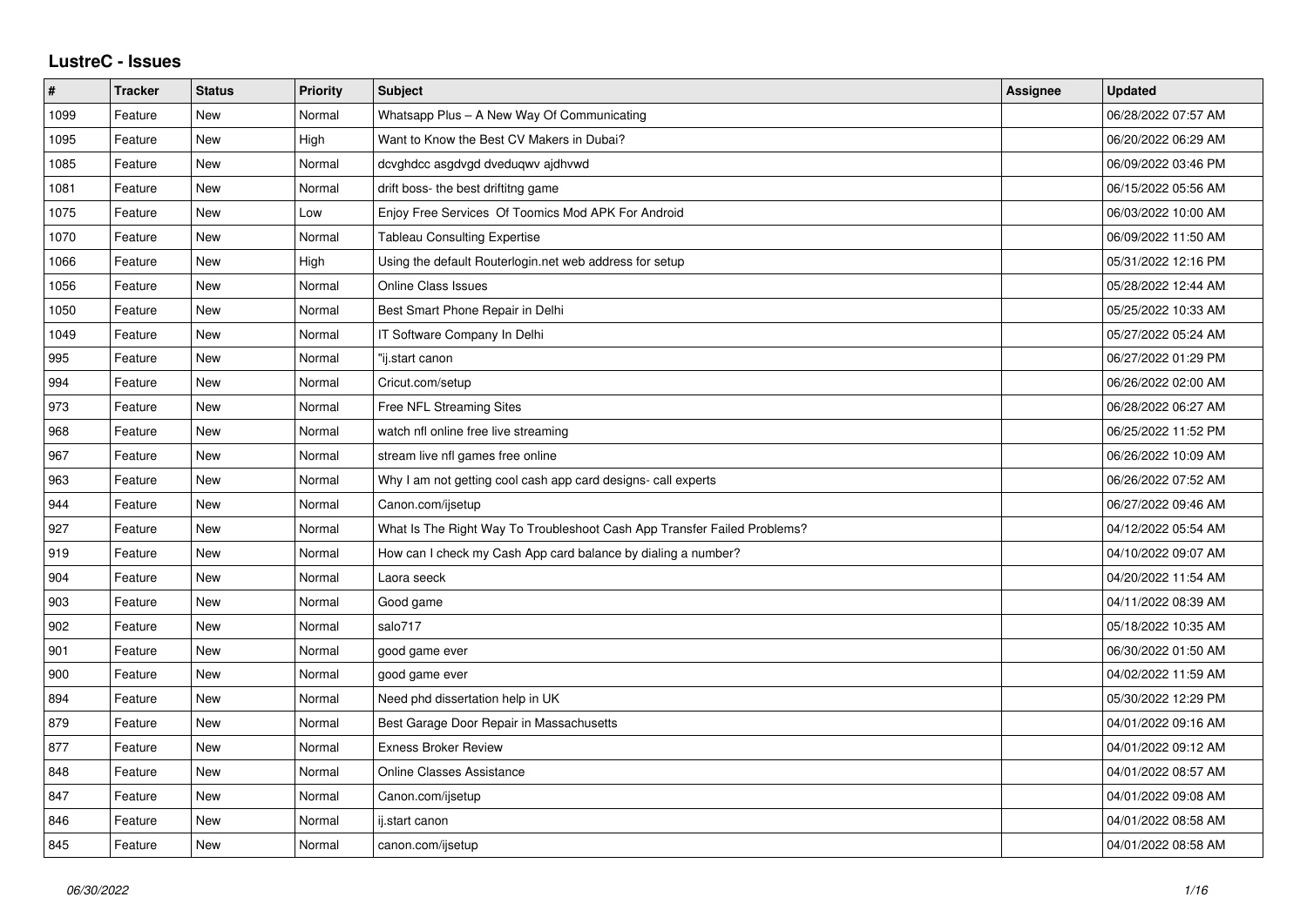| $\pmb{\#}$ | <b>Tracker</b> | <b>Status</b> | <b>Priority</b> | Subject                                                                   | Assignee | <b>Updated</b>      |
|------------|----------------|---------------|-----------------|---------------------------------------------------------------------------|----------|---------------------|
| 813        | Feature        | New           | Normal          | Canon.com/ijsetup                                                         |          | 06/28/2022 05:15 PM |
| 812        | Feature        | <b>New</b>    | Normal          | canon.com/ijsetup                                                         |          | 06/29/2022 06:04 AM |
| 810        | Feature        | New           | Normal          | how to remove viruses from a phone                                        |          | 06/28/2022 11:13 AM |
| 806        | Feature        | New           | Normal          | Go everywhere thanks to mapquest driving directions                       |          | 06/29/2022 07:38 AM |
| 794        | Feature        | <b>New</b>    | Normal          | Safe place to buy fifa coins                                              |          | 06/28/2022 11:15 AM |
| 756        | Feature        | New           | Normal          | Your one-stop destination for the thesis writing service                  |          | 06/27/2022 05:46 PM |
| 740        | Feature        | New           | Normal          | Online Thesis Help USA                                                    |          | 06/28/2022 08:25 PM |
| 725        | Feature        | New           | Normal          | What are memo writing services design                                     |          | 06/24/2022 06:24 AM |
| 698        | Feature        | <b>New</b>    | Normal          | Connect with cash app representative to ask about cash app flip scam      |          | 06/26/2022 11:24 AM |
| 693        | Feature        | <b>New</b>    | Normal          | How To Get My Money Back From The Cash App To Your Wallet?                |          | 06/28/2022 06:38 PM |
| 683        | Feature        | New           | Normal          | Game creation                                                             |          | 06/28/2022 09:51 PM |
| 681        | Feature        | New           | High            | <b>Online Class</b>                                                       |          | 06/27/2022 07:20 AM |
| 680        | Feature        | New           | Normal          | Word Jewels 2                                                             |          | 06/30/2022 02:36 AM |
| 669        | Feature        | New           | Normal          | Nursing Assignment Help                                                   |          | 06/28/2022 11:16 PM |
| 665        | Feature        | <b>New</b>    | Normal          | Look for a dedicated help with finance assignment                         |          | 06/27/2022 11:10 PM |
| 654        | Feature        | New           | Normal          | <b>Peach Health Benefits</b>                                              |          | 06/28/2022 10:03 AM |
| 649        | Feature        | <b>New</b>    | Normal          | Pear Health Benefits                                                      |          | 06/28/2022 08:04 AM |
| 648        | Feature        | <b>New</b>    | Normal          | <b>Plum Health Benefits</b>                                               |          | 06/28/2022 06:02 PM |
| 647        | Feature        | New           | Normal          | <b>Cranberry Health Benefits</b>                                          |          | 06/28/2022 02:47 PM |
| 646        | Feature        | <b>New</b>    | Normal          | Collaborative Research Group                                              |          | 06/29/2022 09:46 AM |
| 637        | Feature        | New           | Normal          | Why do the Outlook rules not work in my account?                          |          | 06/28/2022 11:12 AM |
| 611        | Feature        | <b>New</b>    | Normal          | Buy All Modafinil & Armodafinil Tablets @Buy Modafinil US                 |          | 06/28/2022 10:53 AM |
| 610        | Feature        | <b>New</b>    | Normal          | CheapestMedsShop 100% Safe Medicines Online in USA UK & AUS.              |          | 06/28/2022 09:42 AM |
| 608        | Feature        | New           | Normal          | How To Do Hotmail Password Reset Without Phone Number?                    |          | 06/28/2022 07:39 AM |
| 605        | Feature        | New           | Normal          | What will the future of logo design be like?                              |          | 06/28/2022 01:31 PM |
| 594        | Feature        | <b>New</b>    | Normal          | How does research proposal help online make it easy for me?               |          | 06/28/2022 08:23 PM |
| 558        | Feature        | New           | Normal          | <b>Stunning Classic Sofas</b>                                             |          | 06/29/2022 10:03 AM |
| 557        | Feature        | New           | Normal          | <b>Business Law Assignment Help</b>                                       |          | 06/29/2022 01:12 PM |
| 552        | Feature        | New           | Normal          | Radio rfm and the benefits of radio rfm                                   |          | 06/29/2022 06:28 AM |
| 546        | Feature        | New           | Normal          | Quickbooks Error                                                          |          | 06/29/2022 09:42 AM |
| 545        | Feature        | New           | Normal          | <b>Best Canvas Print Company</b>                                          |          | 06/28/2022 01:08 PM |
| 543        | Feature        | New           | Normal          | Get tech assistance with customer support on ATT Yahoo email login issue. |          | 06/24/2022 05:08 PM |
| 527        | Feature        | New           | Normal          | My Teachers                                                               |          | 06/30/2022 07:03 AM |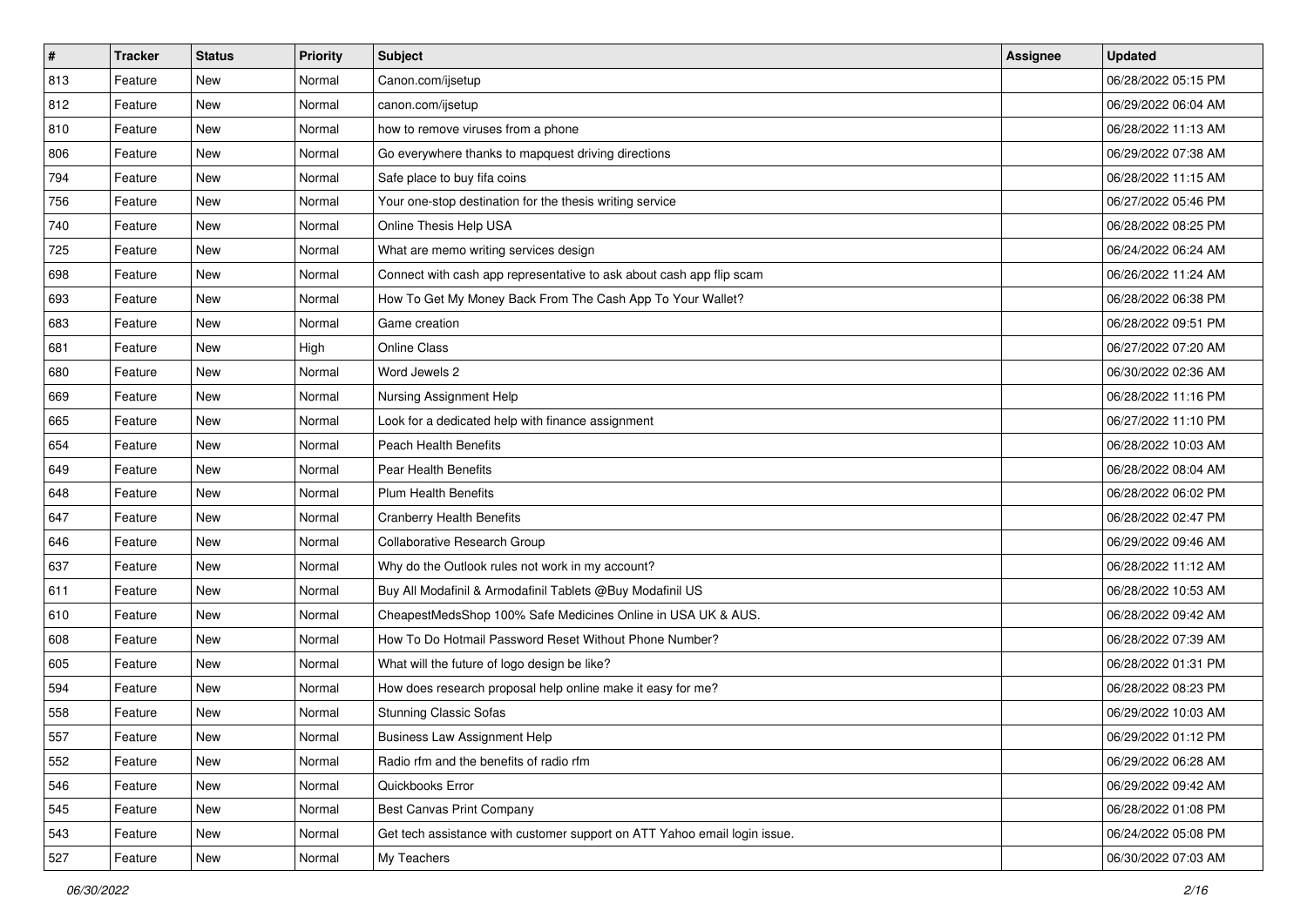| $\sharp$ | <b>Tracker</b> | <b>Status</b> | <b>Priority</b> | Subject                                                         | <b>Assignee</b> | <b>Updated</b>      |
|----------|----------------|---------------|-----------------|-----------------------------------------------------------------|-----------------|---------------------|
| 522      | Feature        | New           | Normal          | Can You Check App Limits, If Cash app won't let me send money?  |                 | 06/29/2022 09:36 PM |
| 499      | Feature        | New           | Normal          | Discover The Premium Features Of Spotify Mod Apk                |                 | 06/30/2022 04:57 AM |
| 493      | Feature        | New           | High            | chainsaw dance                                                  |                 | 06/30/2022 04:35 AM |
| 491      | Feature        | New           | Normal          | Automatically download and paste Reddit wallpapers into Windows |                 | 06/29/2022 04:55 PM |
| 478      | Feature        | <b>New</b>    | Normal          | Is it safe to install third-party WhatsApp GB?                  |                 | 06/30/2022 04:23 AM |
| 476      | Feature        | New           | High            | <b>American Airlines Reservations</b>                           |                 | 06/26/2022 04:14 AM |
| 277      | Feature        | New           | Normal          | Nike Dunks Replica                                              |                 | 04/01/2022 08:19 AM |
| 276      | Feature        | New           | Normal          | Nike Dunks Replica                                              |                 | 04/01/2022 08:19 AM |
| 272      | Feature        | New           | Normal          | Fashion                                                         |                 | 06/27/2022 03:53 PM |
| 271      | Feature        | <b>New</b>    | Normal          | Fashion                                                         |                 | 06/28/2022 06:41 PM |
| 255      | Feature        | New           | Normal          | best doctor for psoriasis                                       |                 | 06/30/2022 08:58 AM |
| 254      | Feature        | New           | Normal          | best ayurvedic treatment for psoriasis                          |                 | 04/01/2022 08:13 AM |
| 243      | Feature        | New           | Normal          | Reconstruir la pandilla de la mafia en Gangstar Vegas MOD APK   |                 | 06/29/2022 12:33 PM |
| 242      | Feature        | New           | Normal          | Descripción de Torque Pro MOD APK para Android                  |                 | 06/28/2022 01:14 AM |
| 241      | Feature        | <b>New</b>    | Normal          | How to get a complete solution of Big Ideas Math Answers?       |                 | 04/01/2022 08:15 AM |
| 240      | Feature        | New           | Normal          | Juego interesante de Dragon Ball Legends MOD APK                |                 | 06/28/2022 02:55 PM |
| 237      | Feature        | New           | Normal          | HP Printer Assistant Software   Download & Install HP Assistant |                 | 06/29/2022 09:37 PM |
| 229      | Feature        | <b>New</b>    | Normal          | How To Delete Cash App Account? - Check Out the Steps In Detail |                 | 06/28/2022 07:06 PM |
| 220      | Feature        | New           | Normal          | essay writing services                                          |                 | 06/26/2022 04:55 PM |
| 214      | Feature        | New           | Normal          | Five Christmas Apps For Apple Users                             |                 | 06/29/2022 11:50 PM |
| 212      | Feature        | New           | Normal          | How good is the market for gaming mobile apps at the moment?    |                 | 05/17/2022 11:09 AM |
| 207      | Feature        | New           | Low             | real estate lead conversion                                     |                 | 06/28/2022 06:09 PM |
| 204      | Feature        | <b>New</b>    | Normal          | New Car Tyres                                                   |                 | 04/01/2022 08:40 AM |
| 186      | Feature        | New           | Normal          | homoeobazaar                                                    |                 | 06/28/2022 04:29 PM |
| 180      | Feature        | New           | Normal          | homoeobazaar                                                    |                 | 06/30/2022 12:17 AM |
| 177      | Feature        | New           | Normal          | HD lace silky straight human hair wig                           |                 | 04/01/2022 08:41 AM |
| 175      | Feature        | New           | Normal          | All About Cash App Transfer Fail Problems                       |                 | 06/29/2022 11:47 PM |
| 174      | Feature        | New           | Normal          | Digital Marketing Philadelphia                                  |                 | 06/28/2022 11:34 AM |
| 173      | Feature        | New           | Normal          | private limited company registration                            |                 | 06/28/2022 09:51 PM |
| 172      | Feature        | New           | Normal          | pgdm colleges in bangalore                                      |                 | 06/23/2022 10:47 PM |
| 171      | Feature        | New           | Normal          | loan management system                                          |                 | 06/28/2022 08:24 PM |
| 170      | Feature        | New           | Normal          | top mba colleges in bangalore                                   |                 | 06/28/2022 10:55 AM |
| 151      | Feature        | New           | Normal          | Law Essay Writing Service - Assignments Planet                  |                 | 06/29/2022 06:45 PM |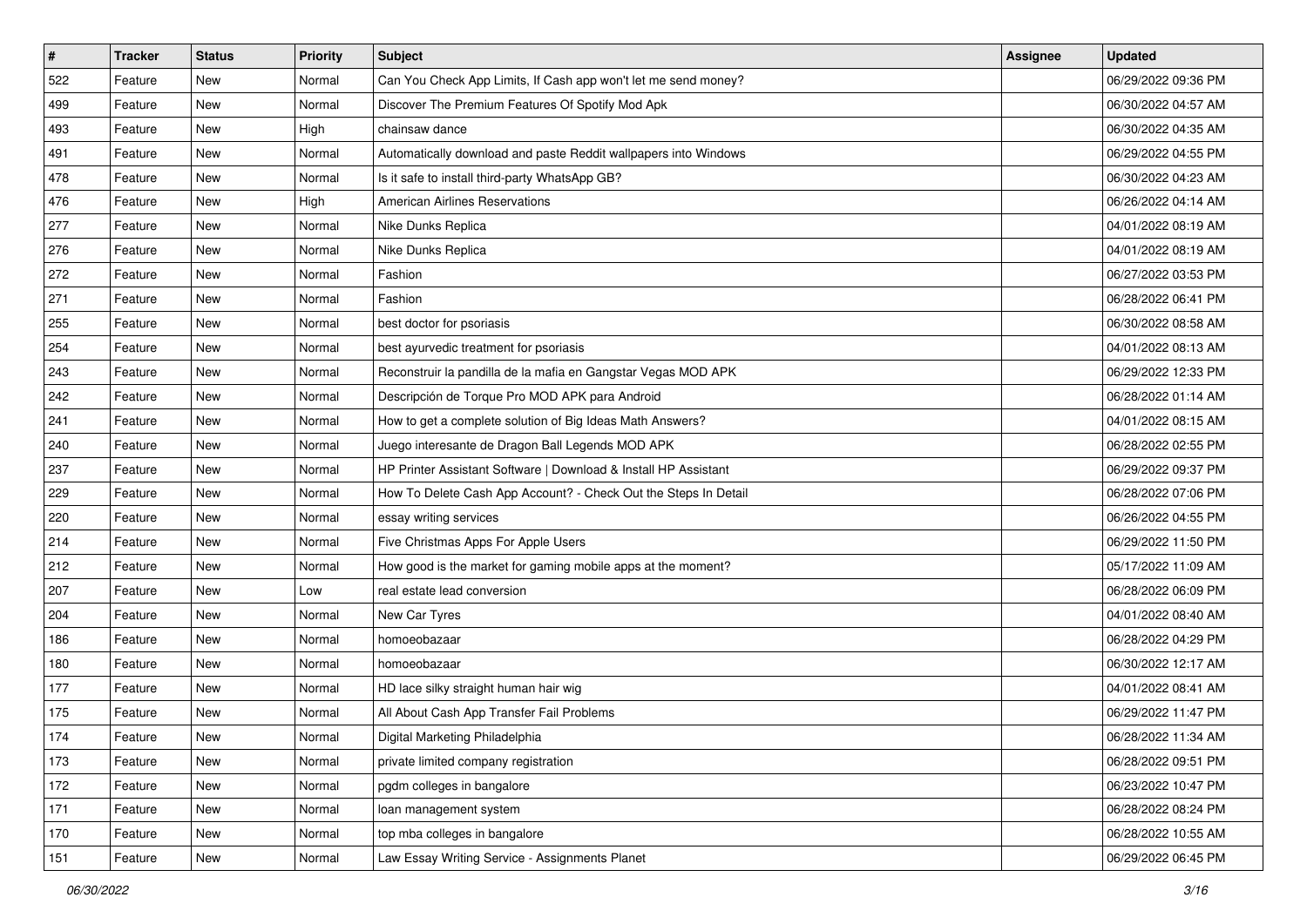| $\vert$ # | <b>Tracker</b> | <b>Status</b> | Priority | <b>Subject</b>                                                            | <b>Assignee</b>        | <b>Updated</b>      |
|-----------|----------------|---------------|----------|---------------------------------------------------------------------------|------------------------|---------------------|
| 142       | Feature        | New           | Normal   | About ashimary hair                                                       |                        | 06/29/2022 07:17 PM |
| 141       | Feature        | <b>New</b>    | Normal   | Something about jerry curly                                               |                        | 06/30/2022 08:38 AM |
| 127       | Feature        | New           | Normal   | replica af1                                                               |                        | 04/01/2022 07:55 AM |
| 126       | Feature        | <b>New</b>    | Normal   | Stussy Air Force 1 replica                                                |                        | 06/30/2022 01:11 AM |
| 511       | Feature        | <b>New</b>    | Normal   | Fashion                                                                   | Anonymous              | 06/27/2022 12:17 AM |
| 510       | Feature        | New           | Normal   | Fashion                                                                   | Anonymous              | 06/29/2022 11:10 PM |
| 509       | Feature        | New           | Normal   | Fashion                                                                   | Anonymous              | 06/29/2022 11:19 AM |
| 281       | Feature        | New           | Normal   | what are the types of Ringtones?                                          | Anonymous              | 06/30/2022 12:04 AM |
| 1109      | Feature        | New           | Normal   | Six Guns Mod Apk Answers Your Questions                                   | Christophe<br>Garion   | 06/26/2022 09:12 AM |
| 1107      | Feature        | New           | High     | Where do you have to find an application to watch news and sports videos? | Christophe<br>Garion   | 06/29/2022 10:16 AM |
| 1037      | Feature        | New           | Normal   | 1p Isd                                                                    | Christophe<br>Garion   | 05/19/2022 05:25 AM |
| 899       | Feature        | <b>New</b>    | Normal   | Application of Optical Fiber Gyroscope                                    | Christophe<br>Garion   | 04/02/2022 11:23 AM |
| 1017      | Feature        | New           | Normal   | fleeing the complex                                                       | Hamza<br>Bourbouh      | 05/13/2022 06:33 AM |
| 1100      | Feature        | New           | Low      | <b>Food Products</b>                                                      | Pierre-Loïc<br>Garoche | 06/28/2022 09:40 AM |
| 960       | Feature        | New           | Normal   | Zooming Instagram Picture In Full HD                                      | Pierre-Loïc<br>Garoche | 06/26/2022 07:18 AM |
| 931       | Feature        | New           | High     | Situs Judi Slot Online apel888                                            | Pierre-Loïc<br>Garoche | 06/26/2022 01:07 AM |
| 868       | Feature        | New           | Normal   | What Is the Role of a Graphic Designer?                                   | Pierre-Loïc<br>Garoche | 04/01/2022 09:12 AM |
| 866       | Feature        | New           | Normal   | Northern Ireland Dissertation Writing Service                             | Pierre-Loïc<br>Garoche | 04/01/2022 09:12 AM |
| 861       | Feature        | <b>New</b>    | Low      | <b>Understanding Situational Depression</b>                               | Pierre-Loïc<br>Garoche | 04/01/2022 09:12 AM |
| 824       | Feature        | New           | Normal   | How to watch Fox News on my Smart TV or similar devices?                  | Pierre-Loïc<br>Garoche | 06/27/2022 08:32 PM |
| 823       | Feature        | New           | Normal   | How much does Disney Plus cost?                                           | Pierre-Loïc<br>Garoche | 06/27/2022 04:05 AM |
| 803       | Feature        | New           | High     | Ketamine Online Store                                                     | Pierre-Loïc<br>Garoche | 06/29/2022 04:38 PM |
| 793       | Feature        | New           | Urgent   | Where can I find cheap FIFA coins?                                        | Pierre-Loïc<br>Garoche | 06/28/2022 03:41 PM |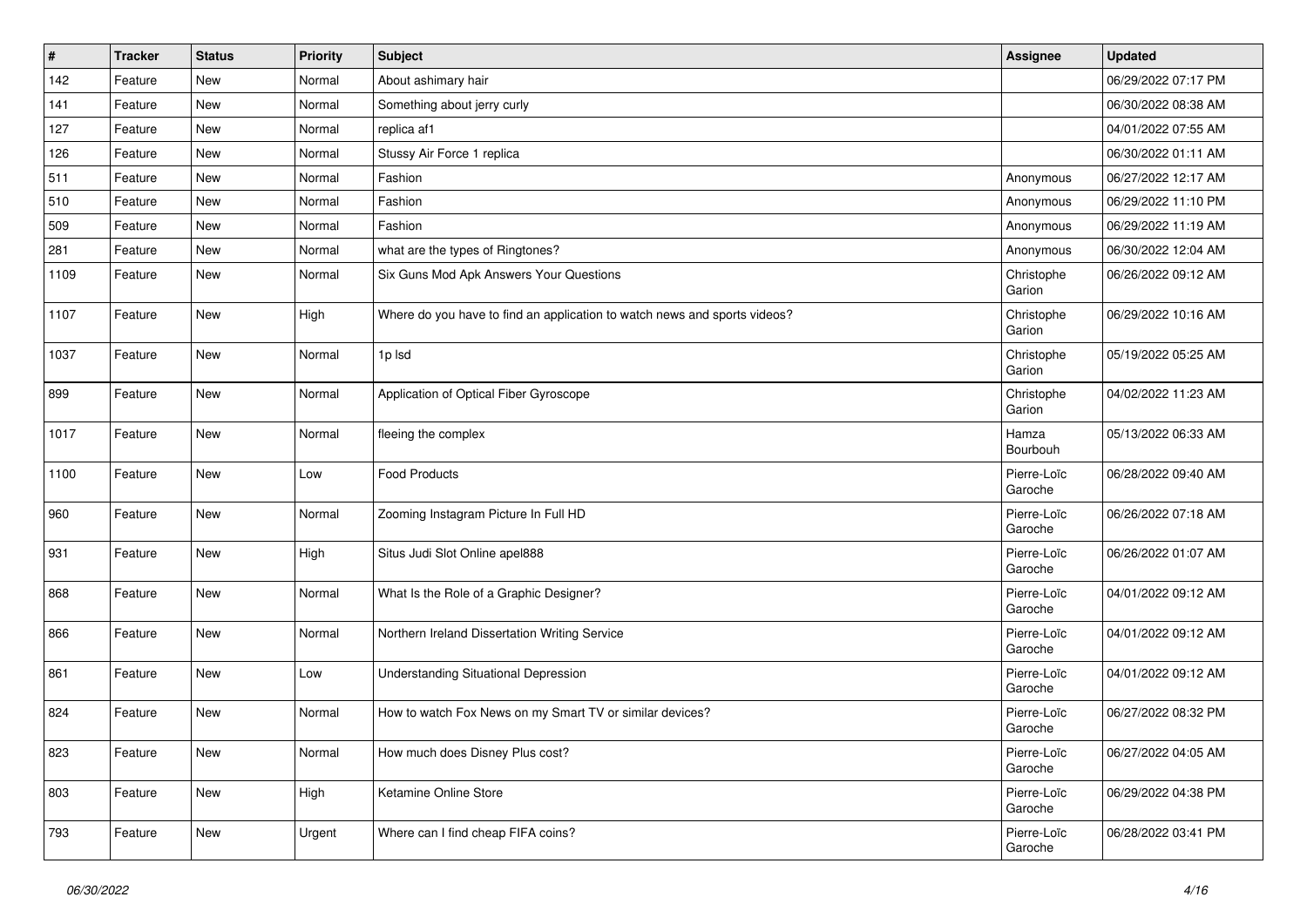| $\pmb{\#}$ | <b>Tracker</b> | <b>Status</b> | <b>Priority</b> | <b>Subject</b>                                                               | Assignee               | <b>Updated</b>      |
|------------|----------------|---------------|-----------------|------------------------------------------------------------------------------|------------------------|---------------------|
| 779        | Feature        | New           | Normal          | Latest Whatsapp groups for Teens                                             | Pierre-Loïc<br>Garoche | 06/27/2022 08:15 PM |
| 606        | Feature        | <b>New</b>    | Normal          | Play unblocked cookie crush 3                                                | Pierre-Loïc<br>Garoche | 06/29/2022 01:42 AM |
| 578        | Feature        | New           | High            | Derrick Gore                                                                 | Pierre-Loïc<br>Garoche | 06/29/2022 06:45 PM |
| 575        | Feature        | New           | Low             | cheap jordan replicas for sale                                               | Pierre-Loïc<br>Garoche | 06/30/2022 04:48 AM |
| 572        | Feature        | <b>New</b>    | Normal          | New features of WhatsApp Plus on Android phones                              | Pierre-Loïc<br>Garoche | 06/29/2022 04:10 PM |
| 521        | Feature        | New           | Normal          | Check out the Cash app Card balance for an overdraft.                        | Pierre-Loïc<br>Garoche | 06/29/2022 02:34 PM |
| 263        | Feature        | <b>New</b>    | Normal          | Wrecked Car Is Nothing But A Worthless                                       | Pierre-Loïc<br>Garoche | 06/30/2022 06:15 AM |
| 224        | Feature        | <b>New</b>    | Normal          | Instant Personal Loan                                                        | Pierre-Loïc<br>Garoche | 06/28/2022 04:40 PM |
| 216        | Feature        | <b>New</b>    | High            | Barry Keoghan                                                                | Pierre-Loïc<br>Garoche | 06/29/2022 08:05 AM |
| 63         | Feature        | <b>New</b>    | Normal          | Skip normalization step in mutation generation if it possible                | Pierre-Loïc<br>Garoche | 06/29/2022 08:54 AM |
| 896        | Feature        | New           | Normal          | Application of North Finder in Mining Industry                               | Xavier Thirioux        | 04/01/2022 09:49 AM |
| 96         | <b>Bug</b>     | Resolved      | High            | Lustrec installation failed                                                  | Pierre-Loïc<br>Garoche | 04/01/2022 08:11 AM |
| 78         | <b>Bug</b>     | In Progress   | Normal          | Why generate MCDC conditions for constant flows?                             | Pierre-Loïc<br>Garoche | 04/01/2022 08:08 AM |
| 1132       | <b>Bug</b>     | <b>New</b>    | Normal          | Registration process on Huobi                                                |                        | 06/30/2022 05:10 AM |
| 1131       | Bug            | New           | Normal          | Calculatrice Forex pour calculer les paramètres de la copie des transactions |                        | 06/29/2022 07:24 PM |
| 1129       | Bug            | New           | Normal          | how to enable direct deposit on cash app?                                    |                        | 06/28/2022 10:44 AM |
| 1127       | Bug            | <b>New</b>    | Normal          | Is there any support to find Google Feud answers?                            |                        | 06/27/2022 04:27 AM |
| 1126       | <b>Bug</b>     | New           | Normal          | 1PLSD                                                                        |                        | 06/25/2022 09:36 AM |
| 1125       | <b>Bug</b>     | New           | Normal          | What is Wordscapes?                                                          |                        | 06/24/2022 09:05 AM |
| 1124       | <b>Bug</b>     | <b>New</b>    | Normal          | Cookie clicker unblocked                                                     |                        | 06/24/2022 05:14 AM |
| 1123       | Bug            | New           | Normal          | Where To Watch FIFA World Cup 2022                                           |                        | 06/24/2022 03:51 AM |
| 1122       | Bug            | New           | Normal          | Count the number of words on the Microsoft Word application in the phone     |                        | 06/23/2022 04:19 AM |
| 1121       | Bug            | <b>New</b>    | Normal          | LustreC do not run                                                           |                        | 06/22/2022 08:43 AM |
| 1120       | <b>Bug</b>     | <b>New</b>    | Normal          | Summary of 5 best coloring apps on phones                                    |                        | 06/26/2022 11:32 AM |
| 1119       | <b>Bug</b>     | New           | Normal          | Klondike Solitaire                                                           |                        | 06/27/2022 03:00 PM |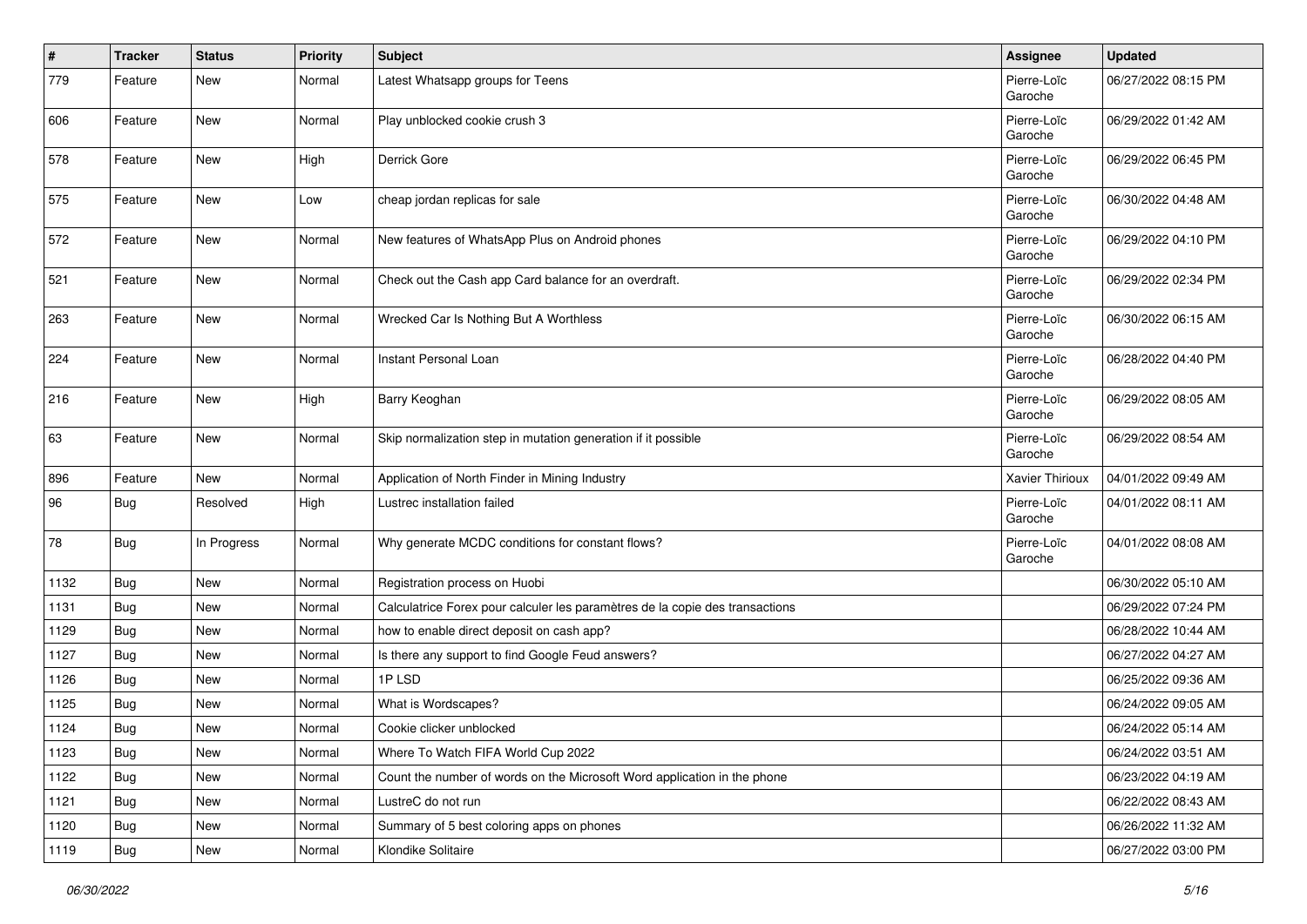| $\vert$ # | <b>Tracker</b> | <b>Status</b> | <b>Priority</b> | <b>Subject</b>                                                                                                                                           | Assignee | <b>Updated</b>      |
|-----------|----------------|---------------|-----------------|----------------------------------------------------------------------------------------------------------------------------------------------------------|----------|---------------------|
| 1118      | <b>Bug</b>     | New           | Normal          | Gameplay Minecraft                                                                                                                                       |          | 06/27/2022 10:33 AM |
| 1117      | Bug            | New           | Normal          | Equal Words - Word search game for PC and Windows Phone                                                                                                  |          | 06/29/2022 04:58 AM |
| 1116      | Bug            | New           | Normal          | ipTV smarts pro                                                                                                                                          |          | 06/29/2022 09:27 AM |
| 1115      | Bug            | <b>New</b>    | Normal          | How to access your saved favorite Tiktok                                                                                                                 |          | 06/28/2022 03:59 PM |
| 1114      | Bug            | <b>New</b>    | Normal          | To control the car, all you must do is click to go left or right and release the button to go straight.                                                  |          | 06/29/2022 09:05 AM |
| 1113      | Bug            | New           | Normal          | Press the button to control your car                                                                                                                     |          | 06/20/2022 12:09 PM |
| 1112      | Bug            | <b>New</b>    | Normal          | What Cash App Policy Says If Random Person Sent Me Money On Cash App?                                                                                    |          | 06/27/2022 02:39 AM |
| 1111      | Bug            | <b>New</b>    | Normal          | LOLBeans is a fun battle royale game where you race with other players while avoiding obstacles. Reach the<br>end of the course in competitive gameplay! |          | 06/26/2022 09:17 AM |
| 1108      | Bug            | <b>New</b>    | Normal          | Six Guns Mod Apk Answers Your Questions                                                                                                                  |          | 06/26/2022 06:26 PM |
| 1106      | Bug            | New           | Normal          | How Do I Get Cash App ++ Without Confronting Any Technical Glitches?                                                                                     |          | 06/25/2022 09:53 PM |
| 1105      | Bug            | <b>New</b>    | High            | What is Mahjong online?                                                                                                                                  |          | 06/28/2022 03:47 AM |
| 1104      | Bug            | <b>New</b>    | Normal          | Idle game fix bug                                                                                                                                        |          | 06/26/2022 06:52 PM |
| 1103      | Bug            | New           | Normal          | Idle game fix bug                                                                                                                                        |          | 06/25/2022 09:08 PM |
| 1102      | Bug            | New           | Normal          | Charlottesville Travel Guide?                                                                                                                            |          | 06/26/2022 07:44 AM |
| 1101      | Bug            | New           | Normal          | How to Delete Cash App History at once?                                                                                                                  |          | 06/27/2022 01:33 PM |
| 1098      | Bug            | <b>New</b>    | Normal          | Life of a Fisherman                                                                                                                                      |          | 06/26/2022 05:16 PM |
| 1097      | Bug            | New           | Normal          | Race and experience new life.                                                                                                                            |          | 06/26/2022 04:22 PM |
| 1096      | <b>Bug</b>     | New           | Normal          | Race and experience new life.                                                                                                                            |          | 06/26/2022 06:07 PM |
| 1094      | Bug            | New           | Normal          | What time does direct deposit hit Cash App?                                                                                                              |          | 06/14/2022 03:27 PM |
| 1092      | Bug            | New           | Normal          | Ellison Estate Vineyard                                                                                                                                  |          | 06/20/2022 12:03 PM |
| 1091      | Bug            | <b>New</b>    | Normal          | Find family fun indoors and outdoors in the Jungfrau Region                                                                                              |          | 06/14/2022 09:33 AM |
| 1090      | Bug            | <b>New</b>    | Normal          | Pay Someone To Do My Assignment                                                                                                                          |          | 06/11/2022 03:15 PM |
| 1089      | <b>Bug</b>     | New           | Normal          | Pay Someone To Do My Assignment                                                                                                                          |          | 06/15/2022 04:44 AM |
| 1087      | Bug            | New           | Normal          | How do new writers start out?                                                                                                                            |          | 06/29/2022 10:43 AM |
| 1084      | Bug            | New           | Normal          | <b>Trippie Redd</b>                                                                                                                                      |          | 06/11/2022 09:05 AM |
| 1083      | Bug            | New           | Normal          | coin base review                                                                                                                                         |          | 06/11/2022 09:13 AM |
| 1082      | <b>Bug</b>     | New           | Normal          | Reset chime bank password without phone number                                                                                                           |          | 06/15/2022 11:56 AM |
| 1080      | Bug            | New           | Normal          | How to use Math Wallet   Nexo wallet   CoinTiger Exchange                                                                                                |          | 06/15/2022 11:56 AM |
| 1079      | <b>Bug</b>     | New           | Normal          | How to get cheap psychology assignment?                                                                                                                  |          | 06/15/2022 06:00 AM |
| 1078      | <b>Bug</b>     | New           | Normal          | What Bank Is Cash App On Plaid? Find Clarity And Assistance                                                                                              |          | 06/15/2022 11:56 AM |
| 1077      | <b>Bug</b>     | New           | Normal          | Les excellentes façons d'utiliser ces images                                                                                                             |          | 06/29/2022 12:54 PM |
| 1076      | <b>Bug</b>     | New           | Normal          | DedicatedHosting4u                                                                                                                                       |          | 06/11/2022 09:15 AM |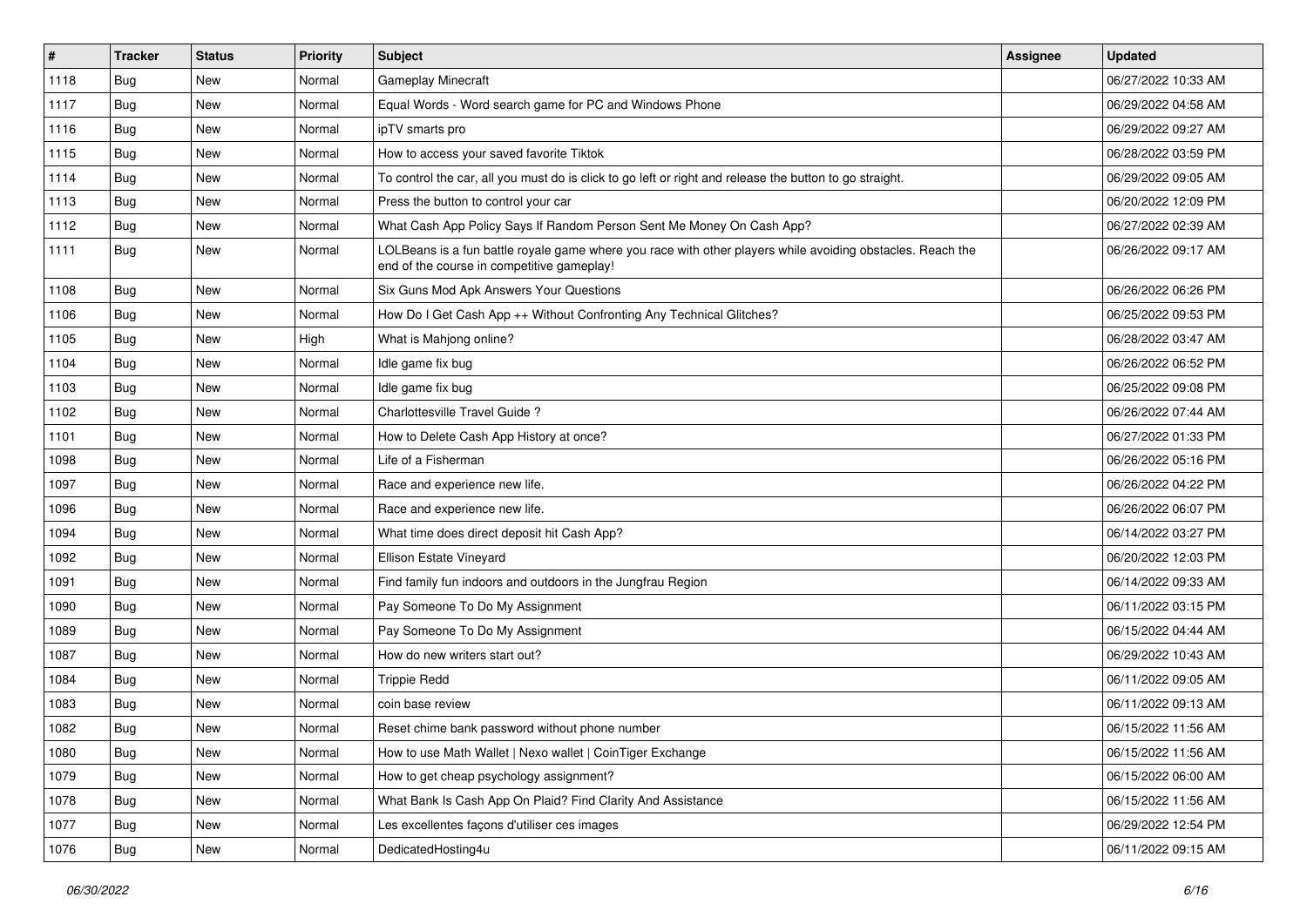| #    | <b>Tracker</b> | <b>Status</b> | <b>Priority</b> | <b>Subject</b>                                                           | Assignee | <b>Updated</b>      |
|------|----------------|---------------|-----------------|--------------------------------------------------------------------------|----------|---------------------|
| 1073 | Bug            | New           | Normal          | <b>Cricut Design Space</b>                                               |          | 06/07/2022 09:34 PM |
| 1072 | Bug            | New           | Normal          | ij.start canon                                                           |          | 06/21/2022 06:56 PM |
| 1071 | Bug            | New           | Normal          | Cinema HD Review - Cinemahdv2.net                                        |          | 06/21/2022 06:54 PM |
| 1069 | Bug            | <b>New</b>    | Normal          | how to get cash app support phone number 24*7 available                  |          | 06/29/2022 05:37 PM |
| 1068 | <b>Bug</b>     | <b>New</b>    | Normal          | 123.hp.com/laserjet                                                      |          | 05/31/2022 12:22 PM |
| 1067 | Bug            | New           | Normal          | Cricut.com/setup                                                         |          | 05/31/2022 12:19 PM |
| 1065 | Bug            | New           | Normal          | The top foreign language training game in 2022                           |          | 06/07/2022 04:05 AM |
| 1063 | Bug            | New           | Normal          | 123.hp.com/laserjet                                                      |          | 05/28/2022 12:27 PM |
| 1062 | Bug            | New           | Normal          | Cricut.com/setup                                                         |          | 05/28/2022 12:26 PM |
| 1061 | Bug            | New           | Normal          | Cricut.com/setup                                                         |          | 05/28/2022 12:24 PM |
| 1060 | Bug            | New           | Normal          | How to Use Panda Helper to Speed Up Your iOS                             |          | 05/28/2022 09:12 AM |
| 1059 | Bug            | New           | Normal          | 123.hp.com/laserjet                                                      |          | 05/28/2022 08:29 AM |
| 1058 | Bug            | New           | Normal          | Cricut.com/setup                                                         |          | 05/28/2022 08:28 AM |
| 1057 | Bug            | <b>New</b>    | Normal          | <b>CCPlay Education Edition APK</b>                                      |          | 06/07/2022 04:07 AM |
| 1053 | <b>Bug</b>     | New           | Normal          | Game Geometry Dash                                                       |          | 05/26/2022 11:30 AM |
| 1052 | Bug            | New           | Normal          | Build Now GG is a new battle royale game.                                |          | 05/26/2022 04:24 AM |
| 1051 | Bug            | New           | Normal          | Dental Supplies USA                                                      |          | 06/11/2022 09:20 PM |
| 1048 | Bug            | <b>New</b>    | Normal          | So zeigen Sie ein Instagram-Profilbild an und vergrößern es              |          | 05/25/2022 06:56 AM |
| 1046 | Bug            | New           | Normal          | 123.hp.com/laserjet                                                      |          | 05/24/2022 10:46 AM |
| 1045 | Bug            | <b>New</b>    | Normal          | Cricut.com/setup                                                         |          | 05/24/2022 10:45 AM |
| 1044 | <b>Bug</b>     | New           | Normal          | Can I Disapprove If Random Person Sent Me Money On Cash App?             |          | 05/26/2022 03:51 PM |
| 1043 | Bug            | New           | Normal          | What Is The Right Way To Troubleshoot Cash App Transfer Failed Problems? |          | 05/25/2022 01:16 PM |
| 1042 | Bug            | <b>New</b>    | Normal          | How to set up direct deposit on cash app?                                |          | 05/25/2022 01:17 PM |
| 1041 | Bug            | New           | Normal          | Count words in Word on the computer                                      |          | 05/27/2022 02:16 PM |
| 1040 | Bug            | New           | Normal          | thabet                                                                   |          | 05/19/2022 08:05 PM |
| 1039 | Bug            | New           | Normal          | How to Get Tickmill Bonuses for Free                                     |          | 05/26/2022 05:43 PM |
| 1036 | Bug            | New           | Normal          | <b>VPS Material</b>                                                      |          | 05/18/2022 09:34 PM |
| 1034 | Bug            | New           | Normal          | Download Teaching Feeling For Android                                    |          | 05/20/2022 09:25 AM |
| 1033 | Bug            | New           | Normal          | The best slope 2 online games to play right now                          |          | 05/17/2022 10:55 AM |
| 1032 | <b>Bug</b>     | New           | Normal          | How To Play The Wordle Game                                              |          | 05/17/2022 10:37 AM |
| 1031 | Bug            | New           | Normal          | <b>IAFT Traders Union</b>                                                |          | 05/16/2022 03:14 PM |
| 1030 | Bug            | New           | Normal          | <b>IAFT Traders Union</b>                                                |          | 05/16/2022 03:13 PM |
| 1029 | <b>Bug</b>     | New           | Normal          | 5 Reasons Why People Love Coloring Pages?                                |          | 05/16/2022 11:53 AM |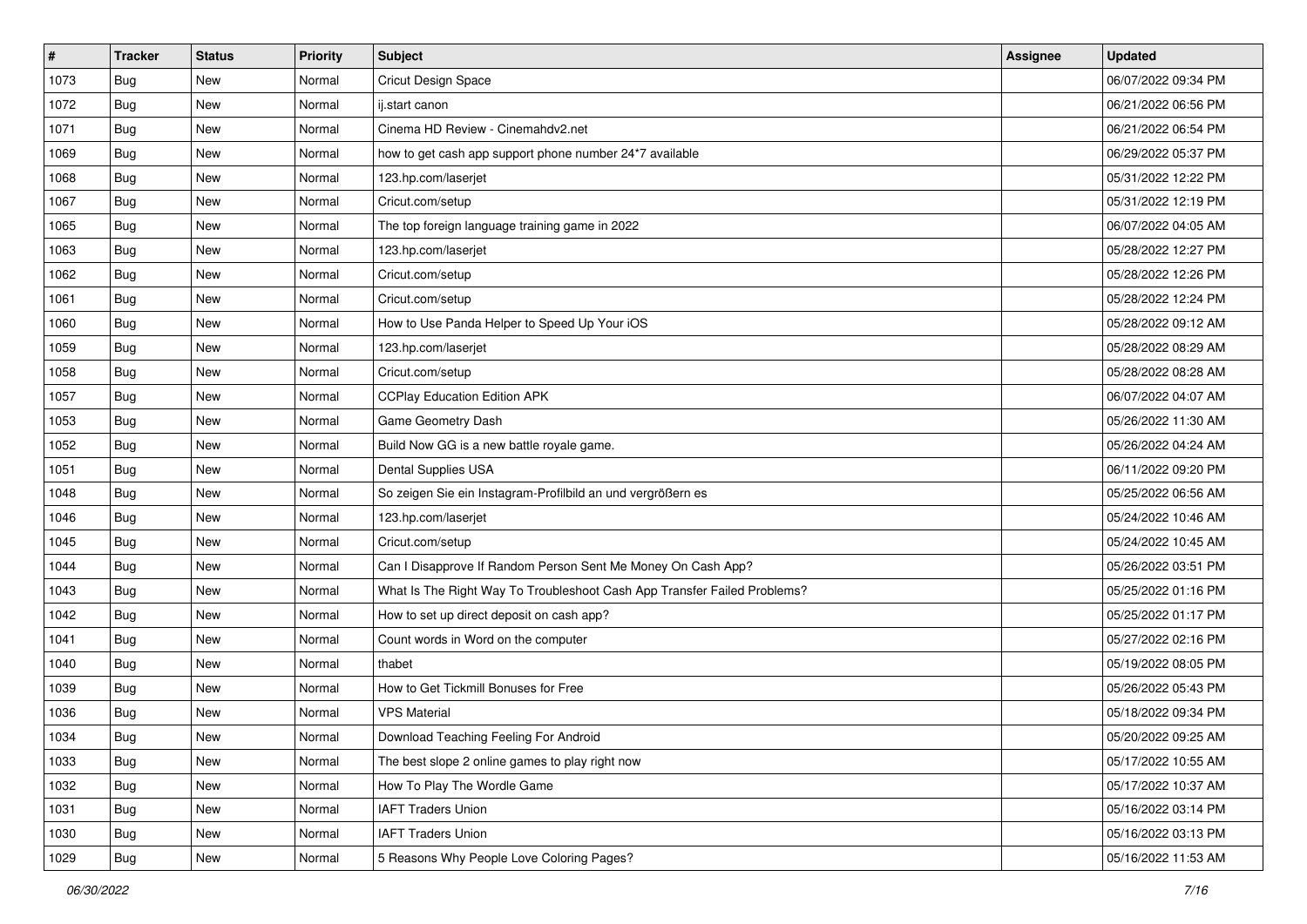| $\pmb{\#}$ | <b>Tracker</b> | <b>Status</b> | <b>Priority</b> | <b>Subject</b>                                                             | Assignee | <b>Updated</b>      |
|------------|----------------|---------------|-----------------|----------------------------------------------------------------------------|----------|---------------------|
| 1028       | Bug            | New           | Normal          | The Best Free Online Game to Play with Friends                             |          | 05/16/2022 05:00 AM |
| 1027       | Bug            | <b>New</b>    | Normal          | Word hurdle: Viral and Fun Online Game                                     |          | 06/25/2022 06:13 PM |
| 1026       | Bug            | New           | Normal          | New Puzzle Game for All Age - Dordle                                       |          | 06/25/2022 06:17 PM |
| 1025       | Bug            | New           | Normal          | how to change the logo in wordpress                                        |          | 06/25/2022 06:20 PM |
| 1024       | Bug            | <b>New</b>    | Normal          | How to choose the right broker                                             |          | 06/25/2022 06:23 PM |
| 1023       | Bug            | New           | Normal          | Questions That Are Typically Asked About Trap The Cat                      |          | 05/14/2022 03:51 AM |
| 1022       | Bug            | New           | Normal          | 123.hp.com/laserjet                                                        |          | 05/13/2022 01:25 PM |
| 1021       | Bug            | New           | Normal          | Cricut.com/setup                                                           |          | 05/26/2022 12:21 AM |
| 1020       | Bug            | New           | Normal          | Cricut.com/setup                                                           |          | 05/13/2022 11:14 AM |
| 1019       | Bug            | <b>New</b>    | Normal          | Cricut.com/setup                                                           |          | 05/13/2022 11:13 AM |
| 1018       | Bug            | New           | Normal          | So erhalten Sie ein kostenloses Hörbuch                                    |          | 06/29/2022 11:27 AM |
| 1016       | Bug            | <b>New</b>    | Normal          | Klondike Solitaire                                                         |          | 05/12/2022 09:03 AM |
| 1015       | Bug            | New           | Normal          | Is it possible to send books for free?                                     |          | 05/11/2022 04:05 PM |
| 1014       | Bug            | New           | Normal          | how to get chime routing and account number ? chime routing number florida |          | 05/11/2022 12:42 PM |
| 1013       | Bug            | <b>New</b>    | Normal          | ij.start canon                                                             |          | 05/11/2022 11:31 AM |
| 1012       | Bug            | New           | Normal          | Cricut.com/setup                                                           |          | 05/11/2022 11:30 AM |
| 1011       | Bug            | New           | Normal          | Summary of 10 best coloring apps on phones                                 |          | 05/11/2022 10:58 AM |
| 1009       | Bug            | <b>New</b>    | Normal          | How to change routing number on Cash App?                                  |          | 05/11/2022 07:13 AM |
| 1008       | Bug            | New           | Normal          | Who was the first black woman to anchor a newscast?                        |          | 05/10/2022 03:13 PM |
| 1007       | Bug            | <b>New</b>    | Normal          | "ij.start canon                                                            |          | 05/18/2022 10:40 AM |
| 1006       | Bug            | New           | Normal          | Cricut.com/setup                                                           |          | 05/10/2022 01:22 PM |
| 1005       | Bug            | New           | High            | Nursing Assignment Help in UK                                              |          | 05/13/2022 05:33 PM |
| 1004       | Bug            | <b>New</b>    | Normal          | you get to pinch and drag a man with a very flexible face                  |          | 05/10/2022 10:59 AM |
| 1002       | Bug            | New           | Normal          | Chemistry Assignment Help                                                  |          | 06/04/2022 09:58 AM |
| 1001       | Bug            | New           | Normal          | Venmo Keep Saying Error?                                                   |          | 06/27/2022 02:20 AM |
| 999        | Bug            | New           | Normal          | Is there a way to find Google Feud answers?                                |          | 06/28/2022 01:27 AM |
| 998        | Bug            | New           | Normal          | Is It Hard to Solve Wordle An                                              |          | 06/27/2022 12:24 AM |
| 997        | <b>Bug</b>     | New           | Normal          | 123.hp.com/laserjet                                                        |          | 06/28/2022 09:48 AM |
| 996        | Bug            | New           | Normal          | Cricut.com/setup                                                           |          | 06/27/2022 07:12 AM |
| 993        | Bug            | New           | Normal          | IO Games Free Online                                                       |          | 06/26/2022 09:41 AM |
| 992        | Bug            | New           | Normal          | So vergrößern Sie Ihr Instagram-Profilbild                                 |          | 06/26/2022 11:29 PM |
| 991        | Bug            | New           | Normal          | <b>MDMA MOLLY</b>                                                          |          | 05/03/2022 12:03 AM |
| 990        | <b>Bug</b>     | New           | Normal          | Mushrooms                                                                  |          | 06/26/2022 05:41 AM |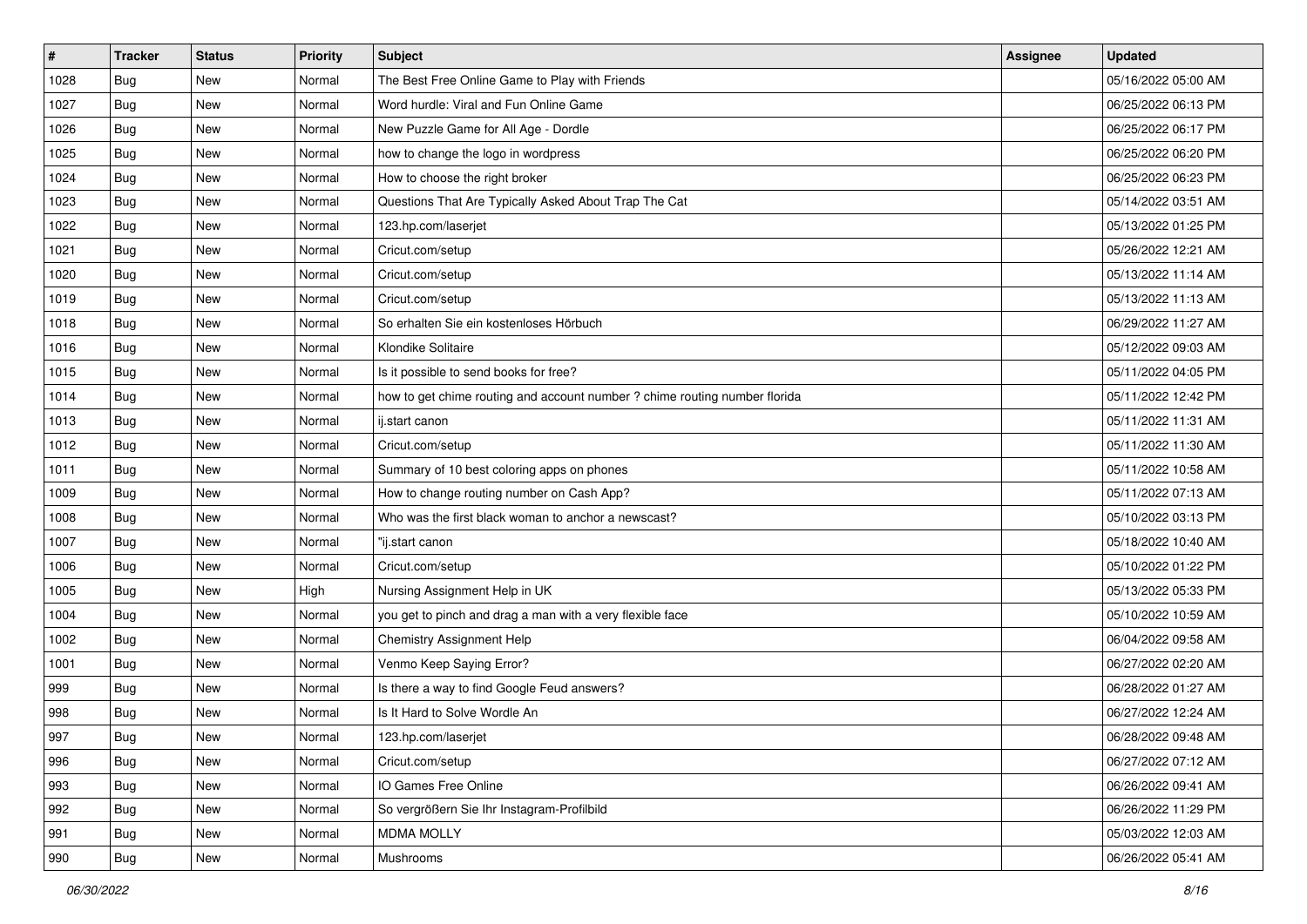| $\sharp$ | <b>Tracker</b> | <b>Status</b> | <b>Priority</b> | Subject                                                                                | Assignee | <b>Updated</b>      |
|----------|----------------|---------------|-----------------|----------------------------------------------------------------------------------------|----------|---------------------|
| 989      | Bug            | New           | Normal          | Barewoods Wax Cigar                                                                    |          | 06/26/2022 09:19 AM |
| 988      | <b>Bug</b>     | New           | Normal          | <b>Medicinal Mushrooms</b>                                                             |          | 06/27/2022 09:33 AM |
| 987      | <b>Bug</b>     | New           | Normal          | <b>Medicinal Mushrooms</b>                                                             |          | 06/27/2022 07:13 PM |
| 985      | Bug            | <b>New</b>    | Normal          | Find out the vitality of Facebook Phone Number:                                        |          | 06/27/2022 05:39 AM |
| 984      | <b>Bug</b>     | New           | Normal          | How to disable, permanently delete Twitter account on phone, PC                        |          | 06/26/2022 08:28 AM |
| 983      | Bug            | New           | Normal          | Finding issue in tekken 3 game?                                                        |          | 06/28/2022 03:26 AM |
| 982      | Bug            | New           | Normal          | Five sites that let you download free scenarios for your iPhone                        |          | 05/07/2022 09:34 PM |
| 981      | Bug            | New           | Normal          | VidMate Mod APK                                                                        |          | 06/28/2022 11:24 AM |
| 980      | Bug            | New           | Normal          | Free Gas Cards for the Unemployed                                                      |          | 06/28/2022 02:54 PM |
| 979      | Bug            | New           | Normal          | Free Gas Cards for the Unemployed                                                      |          | 06/25/2022 09:02 PM |
| 978      | Bug            | New           | Normal          | Delamore Lodge is a place to stay.                                                     |          | 06/27/2022 04:57 AM |
| 977      | Bug            | New           | Normal          | Fans of the Old Country will like this book.                                           |          | 06/26/2022 05:54 AM |
| 975      | Bug            | New           | Normal          | Payback 2 Mod APK                                                                      |          | 05/05/2022 10:56 AM |
| 974      | Bug            | New           | Normal          | Watch NCAA Football Live Streaming Free                                                |          | 06/26/2022 05:33 PM |
| 972      | Bug            | New           | Normal          | How To Borrow Money From The Cash App? Get To Know About The Same                      |          | 04/25/2022 07:30 AM |
| 971      | Bug            | New           | Normal          | How Do I Check Balance On Cash App Card With Optimum Ease?                             |          | 06/27/2022 08:16 PM |
| 970      | Bug            | New           | Normal          | The Amount Of Time Does Cash App Direct Deposit Time Take?                             |          | 06/26/2022 07:32 PM |
| 969      | <b>Bug</b>     | New           | Normal          | Watch NCAA Football Live Match Free                                                    |          | 06/28/2022 01:31 PM |
| 966      | Bug            | New           | Normal          | How to Download the Filmes                                                             |          | 06/27/2022 03:25 AM |
| 965      | Bug            | New           | Normal          | Go with cash app customer service to know where I can load my cash app card            |          | 06/28/2022 04:30 AM |
| 964      | Bug            | New           | Normal          | Can I Fix Cash App Transfer Failed Issues By Adding Sufficient Funds?                  |          | 06/26/2022 07:21 AM |
| 962      | Bug            | New           | Normal          | Kostenlose Hörbücher                                                                   |          | 06/26/2022 10:45 PM |
| 961      | Bug            | New           | Normal          | TeaTv is an Android                                                                    |          | 06/26/2022 02:02 PM |
| 959      | Bug            | New           | Normal          | Get connected with cash app team-How to get money off cash app at walmart without card |          | 06/27/2022 08:52 AM |
| 958      | Bug            | New           | Normal          | Avail Cash app support service to know Sutton bank cash app number                     |          | 06/26/2022 08:46 AM |
| 957      | Bug            | New           | Normal          | From Where I Can Get Cheap Writing Services?                                           |          | 04/20/2022 05:06 AM |
| 956      | Bug            | New           | Normal          | FNF Free Mods Online                                                                   |          | 06/25/2022 09:59 PM |
| 954      | Bug            | New           | Normal          | AZ Screen Recorder Mod                                                                 |          | 06/25/2022 11:24 PM |
| 953      | Bug            | New           | Normal          | Manga Dogs - Read Your Favorite Comics on Your Smartphone                              |          | 06/27/2022 03:53 PM |
| 952      | Bug            | New           | Normal          | Canon IJ Network Tool                                                                  |          | 06/26/2022 10:35 AM |
| 951      | <b>Bug</b>     | New           | Normal          | Canon.com/ijsetup                                                                      |          | 06/27/2022 07:56 PM |
| 950      | Bug            | New           | Normal          | ij.start canon                                                                         |          | 06/26/2022 04:35 AM |
| 949      | <b>Bug</b>     | New           | Normal          | <b>Educational Games</b>                                                               |          | 06/15/2022 09:11 PM |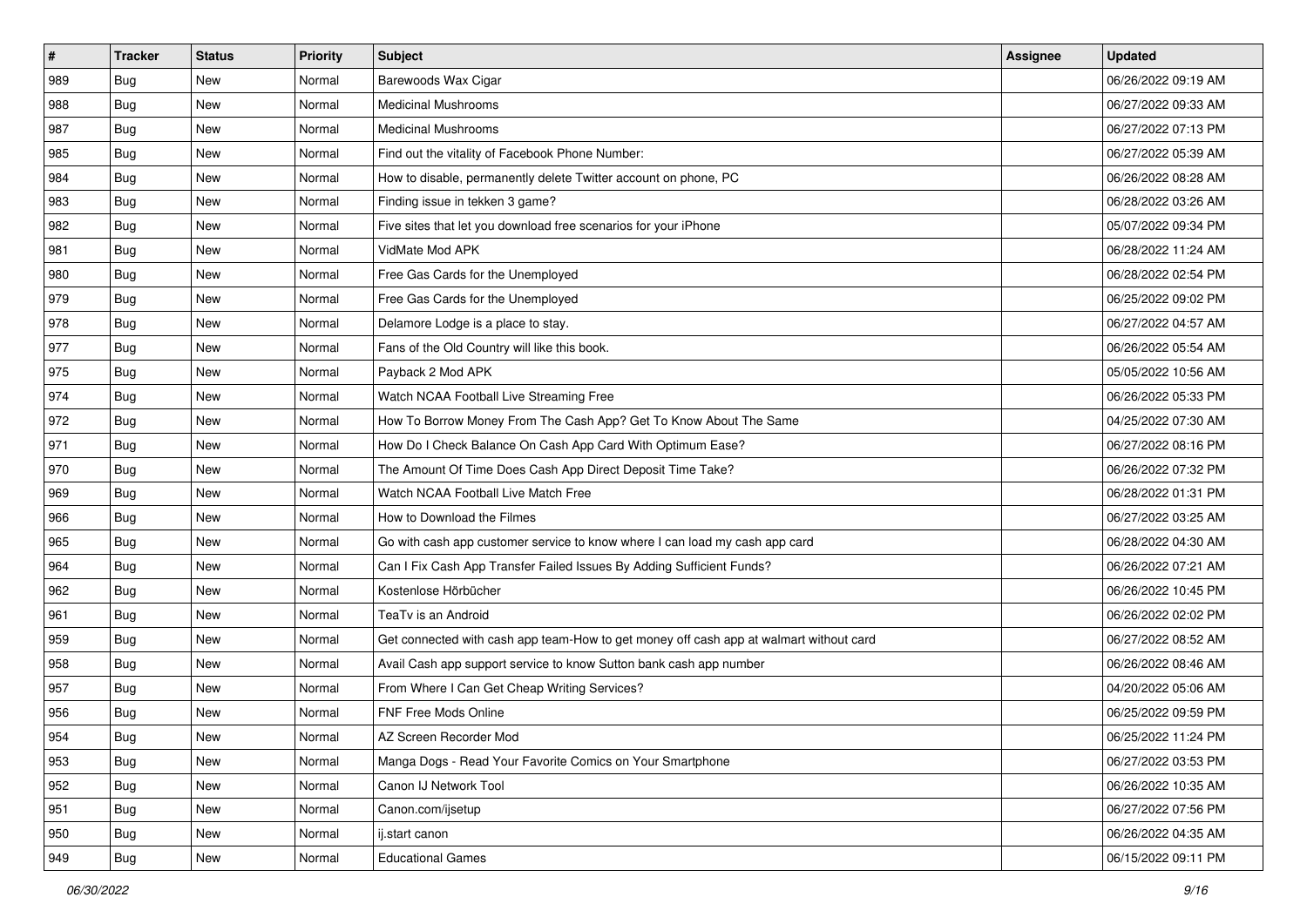| #             | <b>Tracker</b> | <b>Status</b> | <b>Priority</b> | Subject                                                                          | <b>Assignee</b> | <b>Updated</b>      |
|---------------|----------------|---------------|-----------------|----------------------------------------------------------------------------------|-----------------|---------------------|
| 948           | Bug            | New           | Normal          | Canon IJ Network Tool                                                            |                 | 06/27/2022 09:30 PM |
| 947           | Bug            | <b>New</b>    | Normal          | is Disney Now and Disney Plus different?                                         |                 | 04/14/2022 09:53 AM |
| 946           | Bug            | New           | Normal          | What is Plex and Is Plex Legal?                                                  |                 | 06/26/2022 05:23 AM |
| 945           | <b>Bug</b>     | <b>New</b>    | Normal          | TikTok 18 Mod Apk For Your Android                                               |                 | 04/13/2022 09:32 AM |
| 943           | Bug            | <b>New</b>    | Normal          | ij.start canon                                                                   |                 | 04/13/2022 08:52 AM |
| 942           | Bug            | <b>New</b>    | Normal          | Canon IJ Network Tool                                                            |                 | 04/13/2022 08:45 AM |
| 941           | <b>Bug</b>     | <b>New</b>    | Normal          | is Disney Now and Disney Plus different?                                         |                 | 06/26/2022 12:10 PM |
| 940           | Bug            | <b>New</b>    | Normal          | What is Plex and Is Plex Legal?                                                  |                 | 06/26/2022 04:50 PM |
| 935           | <b>Bug</b>     | <b>New</b>    | Normal          | MovieBox Pro Apk - Watch Movies and TV Shows on Your Android Phone               |                 | 06/26/2022 04:11 AM |
| 934           | Bug            | <b>New</b>    | Normal          | MovieBox Pro Apk - Watch Movies and TV Shows on Your Android Phone               |                 | 05/10/2022 11:01 AM |
| 933           | Bug            | New           | Normal          | How Can I Watch Movies on My Mobile Phone                                        |                 | 06/24/2022 12:55 AM |
| 932           | Bug            | <b>New</b>    | Normal          | The best epic, long-playing PC games will consume days of your life.             |                 | 05/15/2022 07:44 PM |
| 930           | Bug            | <b>New</b>    | Normal          | The best free games online                                                       |                 | 04/12/2022 09:05 AM |
| 929           | <b>Bug</b>     | <b>New</b>    | Normal          | Canon IJ Network Tool                                                            |                 | 04/12/2022 08:32 AM |
| 928           | <b>Bug</b>     | <b>New</b>    | Normal          | How Does Sutton Bank Cash App Customer Service Help In Answering Your Questions? |                 | 04/12/2022 11:36 AM |
| 926           | Bug            | New           | Normal          | tavor 7                                                                          |                 | 06/22/2022 05:08 PM |
| 925           | <b>Bug</b>     | <b>New</b>    | Normal          | tavor 7                                                                          |                 | 06/15/2022 03:45 AM |
| 924           | Bug            | <b>New</b>    | Normal          | buy tec 9                                                                        |                 | 04/11/2022 02:54 PM |
| 923           | Bug            | <b>New</b>    | Normal          | frenchies for sale                                                               |                 | 04/11/2022 02:35 PM |
| 922           | <b>Bug</b>     | <b>New</b>    | Normal          | Why Is The Need For Assignment Writing Services?                                 |                 | 06/29/2022 06:48 PM |
| 921           | Bug            | New           | Normal          | Canon IJ Network Tool                                                            |                 | 04/11/2022 09:00 AM |
| 920           | Bug            | <b>New</b>    | Normal          | Where I Can Get Essay Writing Services?                                          |                 | 04/11/2022 08:35 AM |
| 918           | Bug            | <b>New</b>    | Normal          | Antivirus for IOS                                                                |                 | 06/16/2022 10:36 PM |
| 917           | <b>Bug</b>     | <b>New</b>    | Normal          | Random Person Sent Me Money on Cash App-find solution?                           |                 | 04/09/2022 12:32 PM |
| 916           | <b>Bug</b>     | <b>New</b>    | Normal          | How long does it take to write a book?                                           |                 | 04/07/2022 12:15 PM |
| 915           | Bug            | <b>New</b>    | Normal          | Finance dissertation writing                                                     |                 | 04/07/2022 09:22 AM |
| 914           | <b>Bug</b>     | New           | Normal          | Wordle: how to play fashion games for free?                                      |                 | 04/07/2022 08:30 AM |
| 913           | <b>Bug</b>     | New           | Normal          | Canon IJ Network Tool                                                            |                 | 04/07/2022 06:21 AM |
| $ 912\rangle$ | Bug            | New           | Normal          | <b>Cuphead Mobile Game Review</b>                                                |                 | 06/09/2022 10:14 AM |
| 911           | Bug            | New           | Normal          | Aluminum Windows & Doors                                                         |                 | 04/06/2022 08:10 PM |
| 910           | Bug            | New           | Normal          | Each content looks unisize or not formated                                       |                 | 04/06/2022 11:21 AM |
| 909           | Bug            | New           | Normal          | Toca Life World APK                                                              |                 | 04/06/2022 04:52 AM |
| 908           | <b>Bug</b>     | New           | Normal          | Toca Life World APK                                                              |                 | 04/06/2022 03:18 AM |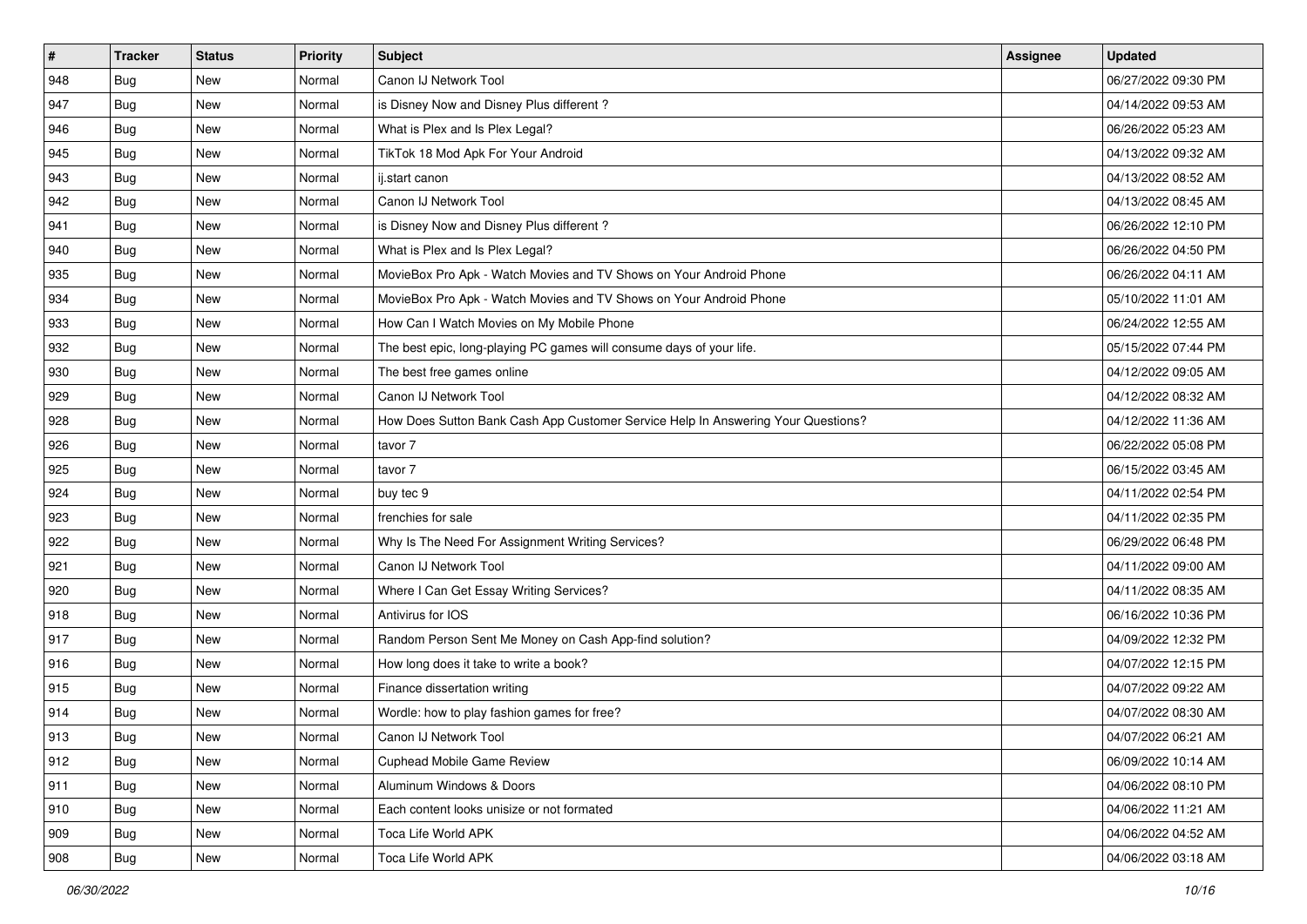| #   | <b>Tracker</b> | <b>Status</b> | <b>Priority</b> | <b>Subject</b>                                                              | <b>Assignee</b> | <b>Updated</b>      |
|-----|----------------|---------------|-----------------|-----------------------------------------------------------------------------|-----------------|---------------------|
| 907 | Bug            | New           | Normal          | Canon IJ Network Tool                                                       |                 | 04/04/2022 10:43 AM |
| 906 | Bug            | <b>New</b>    | Normal          | How To Change Cash App From Business To Personal Account For Any Reasons?   |                 | 04/04/2022 09:57 AM |
| 905 | Bug            | <b>New</b>    | Normal          | MINI MILITIA MOD APK                                                        |                 | 05/19/2022 01:54 PM |
| 898 | <b>Bug</b>     | <b>New</b>    | Normal          | Shadow Fight 2 Mod APK                                                      |                 | 04/02/2022 09:17 AM |
| 895 | <b>Bug</b>     | <b>New</b>    | Normal          | Cash App Scams                                                              |                 | 06/18/2022 02:36 PM |
| 893 | Bug            | New           | Normal          | klingeltone                                                                 |                 | 04/13/2022 11:06 AM |
| 892 | <b>Bug</b>     | <b>New</b>    | Normal          | Good game                                                                   |                 | 04/01/2022 09:15 AM |
| 891 | Bug            | <b>New</b>    | Normal          | The most interesting game today, have you tried it?                         |                 | 04/01/2022 09:17 AM |
| 889 | <b>Bug</b>     | <b>New</b>    | Normal          | What is Plex and how it's work?                                             |                 | 04/01/2022 09:14 AM |
| 888 | Bug            | <b>New</b>    | Normal          | Is the Fox News Channel on Roku free?                                       |                 | 06/28/2022 06:58 PM |
| 887 | Bug            | New           | Normal          | What is Plex and how it's work?                                             |                 | 04/01/2022 09:16 AM |
| 886 | Bug            | <b>New</b>    | Normal          | Is the Fox News Channel on Roku free?                                       |                 | 06/28/2022 09:36 PM |
| 885 | Bug            | <b>New</b>    | Normal          | How to Install the Tele Latino App For Android                              |                 | 03/28/2022 04:10 AM |
| 884 | <b>Bug</b>     | <b>New</b>    | Normal          | Why do Subway Surfers popular                                               |                 | 04/01/2022 09:16 AM |
| 883 | <b>Bug</b>     | <b>New</b>    | Normal          | Langweilen Sie sich jemals bei der gleichen alten Schriftart auf Instagram? |                 | 04/01/2022 09:16 AM |
| 882 | Bug            | <b>New</b>    | Normal          | How to change bank account on cash app?                                     |                 | 04/01/2022 09:16 AM |
| 880 | <b>Bug</b>     | <b>New</b>    | Normal          | Why do Subway Surfers popular                                               |                 | 04/01/2022 09:16 AM |
| 878 | <b>Bug</b>     | <b>New</b>    | Normal          | Wie ist instazoom hilfreich beim Herunterladen von Instagram-Profilbildern  |                 | 04/08/2022 09:28 PM |
| 876 | Bug            | New           | Normal          | Download Full-Size Profile Pictures of Your Favorite Users With InstaDP     |                 | 04/01/2022 09:12 AM |
| 875 | <b>Bug</b>     | <b>New</b>    | Normal          | Red ball game                                                               |                 | 04/01/2022 09:15 AM |
| 874 | Bug            | <b>New</b>    | Normal          | Cómo descargar Minecraft Apk                                                |                 | 06/26/2022 08:01 AM |
| 873 | <b>Bug</b>     | <b>New</b>    | Normal          | Klingeltöne mp3                                                             |                 | 04/13/2022 11:03 AM |
| 872 | <b>Bug</b>     | <b>New</b>    | Normal          | Poppy Playtime Horror Game Free                                             |                 | 04/01/2022 09:11 AM |
| 870 | Bug            | New           | Normal          | <b>Mahjong Solitaire</b>                                                    |                 | 04/01/2022 09:12 AM |
| 869 | Bug            | <b>New</b>    | Normal          | Sonnerie Post Malone 2022                                                   |                 | 04/13/2022 11:05 AM |
| 865 | <b>Bug</b>     | <b>New</b>    | Normal          | Canon IJ Printer Utility                                                    |                 | 05/18/2022 07:24 PM |
| 864 | <b>Bug</b>     | <b>New</b>    | Normal          | Canon IJ Network Tool                                                       |                 | 04/01/2022 09:14 AM |
| 863 | <b>Bug</b>     | New           | Normal          | Canon IJ Network Tool                                                       |                 | 04/01/2022 09:12 AM |
| 862 | Bug            | New           | Normal          | none                                                                        |                 | 04/01/2022 09:11 AM |
| 859 | Bug            | New           | Normal          | Canon IJ Network Tool                                                       |                 | 04/01/2022 09:13 AM |
| 857 | Bug            | New           | Normal          | Welcome to the world of classic retro games                                 |                 | 04/01/2022 09:13 AM |
| 856 | Bug            | New           | Normal          | Online Classes Assistance Help For Student                                  |                 | 04/01/2022 09:13 AM |
| 855 | <b>Bug</b>     | New           | Normal          | Online Classes Assistance Help For Student                                  |                 | 04/01/2022 09:13 AM |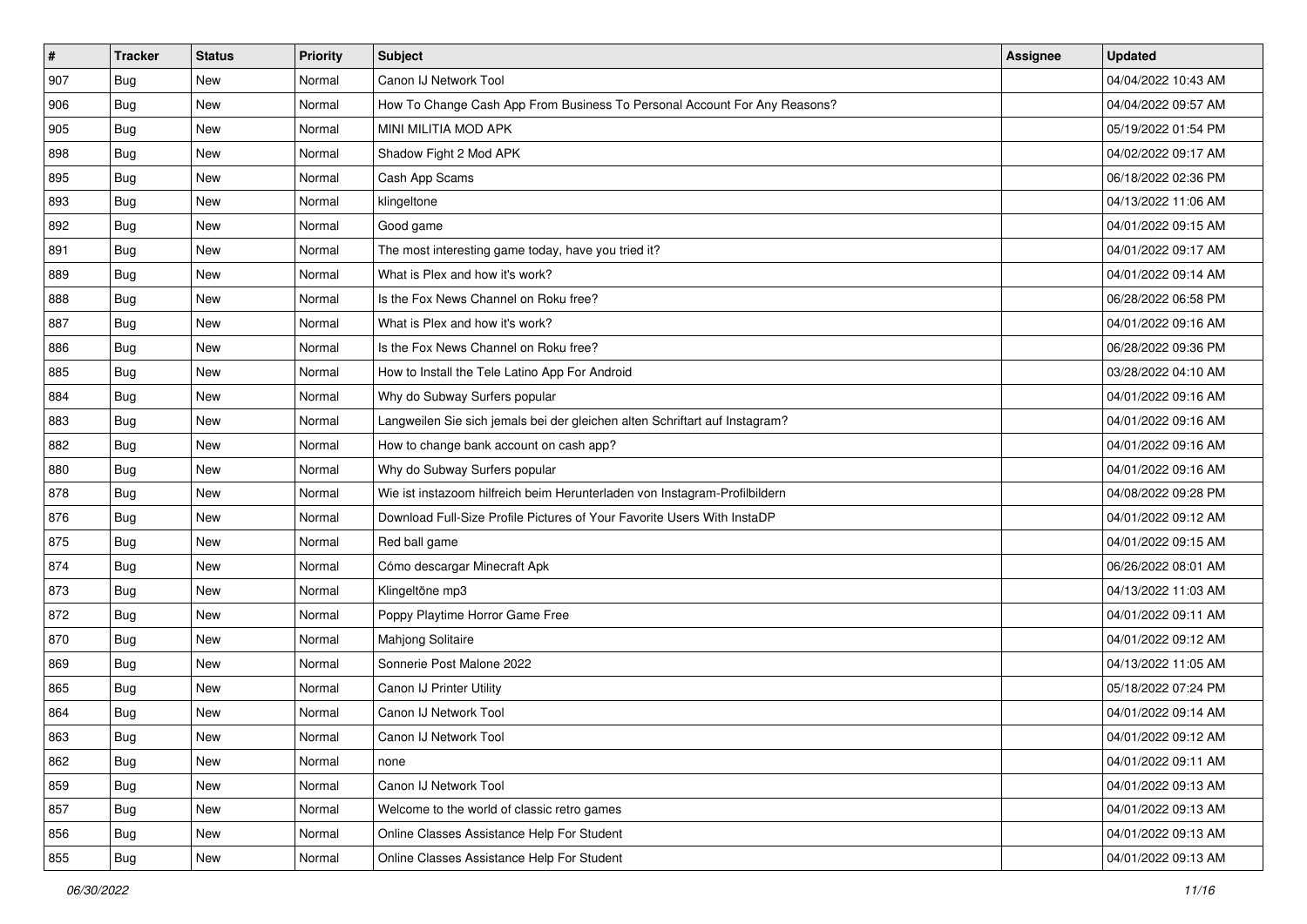| #   | <b>Tracker</b> | <b>Status</b> | <b>Priority</b> | <b>Subject</b>                                                                   | Assignee | <b>Updated</b>      |
|-----|----------------|---------------|-----------------|----------------------------------------------------------------------------------|----------|---------------------|
| 854 | Bug            | New           | Normal          | How To Resolve Password Problems Through Facebook Customer Service?              |          | 04/09/2022 06:11 PM |
| 853 | Bug            | <b>New</b>    | Normal          | what is dr laser                                                                 |          | 04/01/2022 09:13 AM |
| 852 | Bug            | New           | Normal          | How to cancel your French Bee flight within 24 hours?                            |          | 04/01/2022 09:13 AM |
| 851 | Bug            | <b>New</b>    | Normal          | Laden Sie den kostenlosen MP3-Klingelton für Ihr Mobiltelefon herunter           |          | 04/01/2022 09:14 AM |
| 850 | Bug            | <b>New</b>    | Normal          | Puppy Playtime APK Android                                                       |          | 04/01/2022 09:14 AM |
| 849 | Bug            | New           | Normal          | FutEmax App Apk - Watch Soccer, Fantasy Football, And More On Your Mobile Device |          | 04/01/2022 09:04 AM |
| 844 | Bug            | <b>New</b>    | Normal          | To know Chime Routing Number call on the helpline number                         |          | 04/01/2022 08:58 AM |
| 843 | Bug            | <b>New</b>    | Normal          | Canon IJ Network Tool                                                            |          | 04/01/2022 08:58 AM |
| 842 | Bug            | New           | Normal          | Join the fun game                                                                |          | 04/01/2022 08:58 AM |
| 841 | Bug            | <b>New</b>    | Normal          | How do I activate FOX NOW?                                                       |          | 04/01/2022 08:58 AM |
| 840 | Bug            | New           | Normal          | Is Tubi really free and legal?                                                   |          | 04/01/2022 08:58 AM |
| 839 | Bug            | <b>New</b>    | Normal          | How do I activate FOX NOW?                                                       |          | 04/01/2022 08:58 AM |
| 838 | Bug            | <b>New</b>    | Normal          | Celebrity Hunter Mod apk - Como instalá-lo                                       |          | 04/01/2022 08:58 AM |
| 836 | Bug            | <b>New</b>    | Normal          | What Is The Required Amount To Pay As Cash App Clearance Fee?                    |          | 04/01/2022 09:00 AM |
| 835 | Bug            | <b>New</b>    | Normal          | Build your strong army with Taming io                                            |          | 04/01/2022 08:59 AM |
| 834 | Bug            | New           | Normal          | Grasp the secret to relieve stress and fatigue                                   |          | 04/01/2022 08:57 AM |
| 833 | Bug            | <b>New</b>    | Normal          | Does Direct Deposit Hit Chime- seek Chime Customer Service                       |          | 04/01/2022 08:59 AM |
| 832 | Bug            | <b>New</b>    | Normal          | Choque Royale Mod Apk                                                            |          | 04/01/2022 08:59 AM |
| 831 | Bug            | New           | Normal          | Build and shoot                                                                  |          | 05/29/2022 04:47 PM |
| 830 | Bug            | <b>New</b>    | Normal          | Poppy Playtime APK                                                               |          | 06/27/2022 10:31 PM |
| 828 | Bug            | <b>New</b>    | Normal          | Nursery management                                                               |          | 06/28/2022 12:10 PM |
| 827 | Bug            | New           | Normal          | Come To Know The Required Steps To Unlock Cash App Account                       |          | 04/01/2022 08:59 AM |
| 826 | Bug            | <b>New</b>    | Normal          | How to Dowload MXL TV Premium                                                    |          | 05/26/2022 03:34 PM |
| 825 | Bug            | New           | Normal          | Lucky Patcher Download                                                           |          | 06/26/2022 06:09 PM |
| 822 | Bug            | <b>New</b>    | Normal          | Dowload Your Boyfriend Game                                                      |          | 06/28/2022 04:56 AM |
| 821 | Bug            | <b>New</b>    | Normal          | Nicoo - A Review of the Popular Battle Royale Game                               |          | 06/28/2022 08:30 AM |
| 820 | <b>Bug</b>     | New           | Normal          | Metal Slug Apk para Android                                                      |          | 06/30/2022 07:20 AM |
| 819 | <b>Bug</b>     | New           | Normal          | Metal Slug Apk para Android                                                      |          | 06/27/2022 09:35 AM |
| 817 | Bug            | New           | Normal          | Pacman 30th Anniversary                                                          |          | 06/28/2022 09:20 AM |
| 816 | Bug            | New           | Normal          | Play Scribble io fun with everyone                                               |          | 06/28/2022 03:20 PM |
| 811 | Bug            | New           | Normal          | Canon IJ Network Tool                                                            |          | 06/29/2022 10:59 PM |
| 809 | Bug            | New           | Normal          | Smash Karts - immerse yourself in the exciting race                              |          | 06/28/2022 09:57 AM |
| 808 | <b>Bug</b>     | New           | Normal          | Sinnvolle Guten-Morgen-Grüße                                                     |          | 06/28/2022 10:45 PM |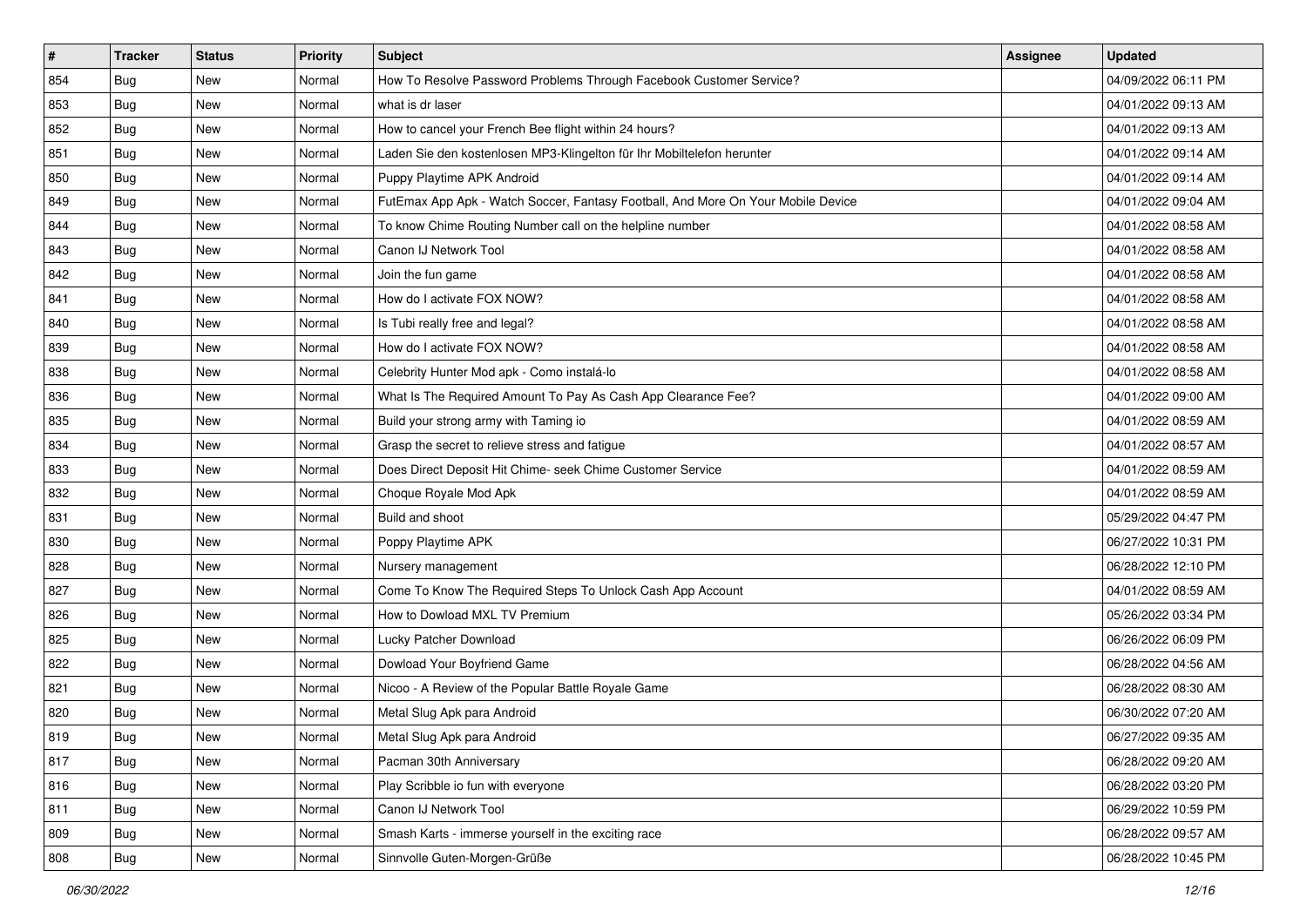| $\sharp$ | <b>Tracker</b> | <b>Status</b> | <b>Priority</b> | <b>Subject</b>                                                                | Assignee | <b>Updated</b>      |
|----------|----------------|---------------|-----------------|-------------------------------------------------------------------------------|----------|---------------------|
| 807      | Bug            | New           | Normal          | 1v1Battle is a strategic action 'Build and shoot' game                        |          | 06/27/2022 06:52 AM |
| 804      | Bug            | New           | Normal          | Review                                                                        |          | 06/29/2022 03:32 AM |
| 802      | Bug            | New           | Normal          | Who Is an ETL Engineer                                                        |          | 06/28/2022 02:03 AM |
| 801      | Bug            | New           | Normal          | Who Is an ETL Engineer                                                        |          | 06/27/2022 12:25 PM |
| 800      | <b>Bug</b>     | <b>New</b>    | Normal          | Who Is an ETL Engineer                                                        |          | 06/29/2022 08:54 AM |
| 799      | Bug            | New           | Normal          | Who Is an ETL Engineer                                                        |          | 06/29/2022 07:36 PM |
| 798      | Bug            | New           | Normal          | Who Is an ETL Engineer                                                        |          | 06/29/2022 02:44 AM |
| 796      | <b>Bug</b>     | New           | Normal          | How Does Cash App ++ actually work and What is the process of it              |          | 06/29/2022 05:10 AM |
| 795      | Bug            | New           | Normal          | Drift Boss - Exciting Race                                                    |          | 06/26/2022 06:32 PM |
| 792      | Bug            | New           | Normal          | What is Google Camera Mod?                                                    |          | 06/27/2022 10:20 AM |
| 791      | Bug            | New           | Normal          | Samsnung TV Plus is not working                                               |          | 04/01/2022 09:03 AM |
| 790      | Bug            | New           | Normal          | My app                                                                        |          | 04/01/2022 09:03 AM |
| 789      | Bug            | <b>New</b>    | Normal          | Full version                                                                  |          | 06/30/2022 02:36 AM |
| 788      | Bug            | <b>New</b>    | Normal          | Intro Maker Mod APK                                                           |          | 06/29/2022 09:13 PM |
| 787      | Bug            | New           | Normal          | Assured Assignment Help                                                       |          | 06/29/2022 09:56 AM |
| 786      | Bug            | New           | Normal          | Best Assignment Help in Australia & UK                                        |          | 06/21/2022 09:28 PM |
| 785      | Bug            | New           | Normal          | How To Get Money Off Cash App Without Card Or With A Card?                    |          | 06/28/2022 11:35 AM |
| 784      | Bug            | <b>New</b>    | Normal          | How To Add Money On Cash App Card And Check The Funds?                        |          | 06/28/2022 12:36 PM |
| 783      | Bug            | New           | Normal          | How Do I Determine The Reasons And Solutions To Fix Cash App Transfer Failed? |          | 06/29/2022 01:42 PM |
| 782      | Bug            | <b>New</b>    | Normal          | Comment faire une sonnerie téléphonique                                       |          | 06/29/2022 04:47 PM |
| 781      | <b>Bug</b>     | New           | Normal          | Free Whatsapp Group to Join                                                   |          | 06/28/2022 11:48 AM |
| 777      | Bug            | New           | Normal          | Obtain driving instructions using Google Maps.                                |          | 06/30/2022 04:52 AM |
| 776      | Bug            | <b>New</b>    | Normal          | Wibargain                                                                     |          | 06/28/2022 01:57 PM |
| 775      | Bug            | New           | Normal          | cash app                                                                      |          | 02/14/2022 08:20 AM |
| 774      | Bug            | New           | Normal          | Follow proper initiatives                                                     |          | 06/29/2022 12:34 PM |
| 773      | Bug            | New           | Normal          | Spades - Play online free                                                     |          | 06/28/2022 12:26 PM |
| 772      | <b>Bug</b>     | New           | Normal          | united airlines baggage policy                                                |          | 06/29/2022 03:40 PM |
| 771      | <b>Bug</b>     | New           | Normal          | united airlines baggage policy                                                |          | 06/29/2022 05:39 PM |
| 770      | Bug            | New           | Normal          | Canon IJ Network Tool                                                         |          | 06/29/2022 04:48 AM |
| 769      | <b>Bug</b>     | New           | Normal          | check my cash app                                                             |          | 06/28/2022 03:29 PM |
| 768      | Bug            | New           | Normal          | Where can you buy best jackets online?                                        |          | 06/26/2022 01:50 PM |
| 767      | Bug            | New           | Normal          | apkmod                                                                        |          | 06/29/2022 06:15 PM |
| 766      | <b>Bug</b>     | New           | Normal          | Pobreflix Mod APK Review                                                      |          | 06/29/2022 10:55 PM |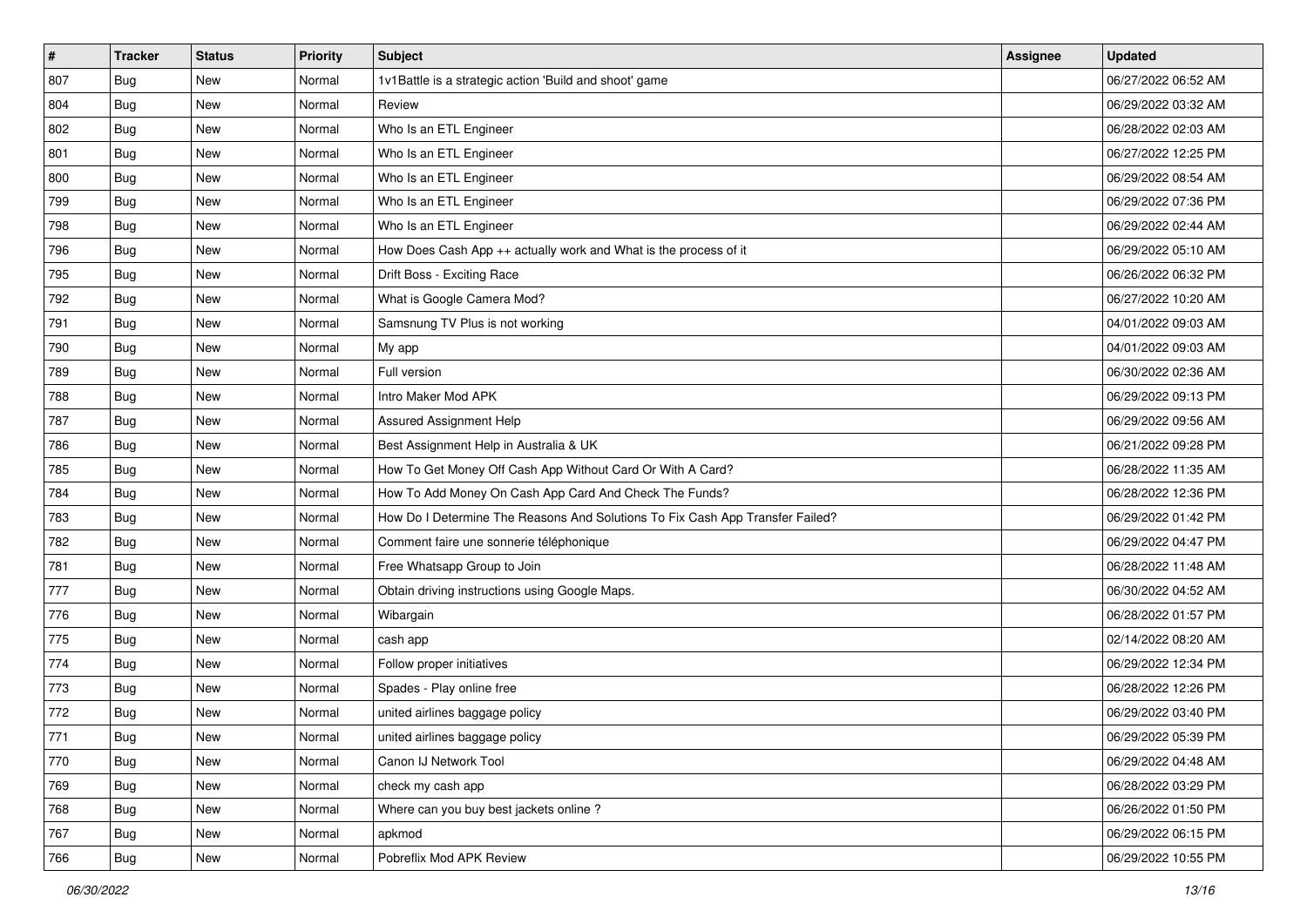| $\pmb{\#}$ | <b>Tracker</b> | <b>Status</b> | <b>Priority</b> | Subject                                                                                             | <b>Assignee</b> | <b>Updated</b>      |
|------------|----------------|---------------|-----------------|-----------------------------------------------------------------------------------------------------|-----------------|---------------------|
| 765        | Bug            | New           | Normal          | Follow proper initiatives to check my cash app                                                      |                 | 06/25/2022 10:08 AM |
| 764        | Bug            | <b>New</b>    | Normal          | What is available to see what I can watch HBO Max?                                                  |                 | 06/29/2022 08:50 PM |
| 763        | Bug            | New           | High            | How to Make a Ringtone on Your iPhone                                                               |                 | 06/27/2022 04:16 PM |
| 762        | Bug            | New           | Normal          | How To Add Money To A Cash App Card If Struggling With Low Amount?                                  |                 | 06/29/2022 10:53 AM |
| 760        | Bug            | New           | Normal          | apkmod                                                                                              |                 | 06/27/2022 04:13 PM |
| 758        | Bug            | New           | Normal          | How Do I Study Consistently For Hours?                                                              |                 | 06/27/2022 12:49 AM |
| 757        | Bug            | New           | Normal          | Why Is Issue of Car Maintenance so Famous for the Consumers?                                        |                 | 04/01/2022 09:01 AM |
| 754        | Bug            | New           | Normal          | Cómo descargar tonos gratis de teléfono celular                                                     |                 | 06/26/2022 01:56 PM |
| 753        | Bug            | New           | Normal          | onlineessaygrader                                                                                   |                 | 06/28/2022 05:55 AM |
| 752        | Bug            | <b>New</b>    | Normal          | Plagerism checker                                                                                   |                 | 06/26/2022 06:33 PM |
| 750        | Bug            | New           | Normal          | Create a Report Template                                                                            |                 | 06/26/2022 04:27 PM |
| 749        | Bug            | New           | Normal          | The Best Bubble Shooter Game for Android                                                            |                 | 06/26/2022 12:12 PM |
| 748        | Bug            | New           | Normal          | Il y a quelques façons d'obtenir des sonneries gratuites pour votre iPhone                          |                 | 06/26/2022 11:24 PM |
| 747        | Bug            | New           | Normal          | How to Install Tyflex Plus on Your Android Device                                                   |                 | 06/26/2022 08:16 AM |
| 744        | Bug            | New           | Normal          | <b>Pixel Survive</b>                                                                                |                 | 06/28/2022 05:13 AM |
| 743        | Bug            | New           | Normal          | They promote 'pixel art' contests and a 'game jam' related to the work and figure of Carlos Casares |                 | 06/28/2022 12:04 PM |
| 742        | Bug            | New           | Normal          | How Long Does Cash App Support Take To Respond For A Better Support?                                |                 | 06/25/2022 11:00 PM |
| 741        | Bug            | New           | Normal          | <b>Blockchain Technology Solutions</b>                                                              |                 | 06/26/2022 02:19 AM |
| 739        | Bug            | New           | Normal          | law dissertation help                                                                               |                 | 06/27/2022 06:12 PM |
| 738        | Bug            | New           | Normal          | How Much Amount Do I Get Using The Referral Code For Cash App?                                      |                 | 06/27/2022 03:58 PM |
| 737        | Bug            | New           | Normal          | How Do I Talk To A Live Person At Facebook If Anything Is Doubtful?                                 |                 | 06/27/2022 09:59 PM |
| 736        | Bug            | New           | Normal          | Want to Edit in My Website (transfer-factor.net) Unfortunately, Unable to Edit It                   |                 | 06/24/2022 07:32 AM |
| 735        | Bug            | New           | Normal          | A quick fix of how to get money back from cash app stocks                                           |                 | 06/30/2022 04:56 AM |
| 734        | Bug            | New           | Normal          | DR. STRANGE: Multiverse of Scheduling Madness!                                                      |                 | 06/28/2022 07:07 AM |
| 733        | Bug            | New           | Normal          | How does one go about getting a book deal?                                                          |                 | 06/28/2022 06:35 PM |
| 732        | Bug            | New           | Normal          | Get rectifications steps about why cash app transfer failed                                         |                 | 06/26/2022 03:28 PM |
| 731        | Bug            | New           | Normal          | Avail Of Cash App Customer Service If Unable To Down Cash App Mobile App?                           |                 | 06/25/2022 08:36 PM |
| 730        | Bug            | New           | Normal          | Canon IJ Network Tool                                                                               |                 | 06/26/2022 05:51 PM |
| 729        | Bug            | New           | Normal          | Canon IJ Network Tool                                                                               |                 | 06/28/2022 01:10 PM |
| 728        | Bug            | New           | Normal          | Will Cash App refund money if scammed? Hitches With Optimum Ease                                    |                 | 06/26/2022 06:15 AM |
| 726        | Bug            | New           | Normal          | Mobile Application Development Services                                                             |                 | 06/28/2022 04:44 PM |
| 724        | Bug            | New           | Normal          | Dial Chime Customer support number for a quick response                                             |                 | 06/30/2022 04:34 AM |
| 721        | <b>Bug</b>     | New           | Normal          | Cómo instalar un Mod Apk                                                                            |                 | 06/30/2022 02:08 AM |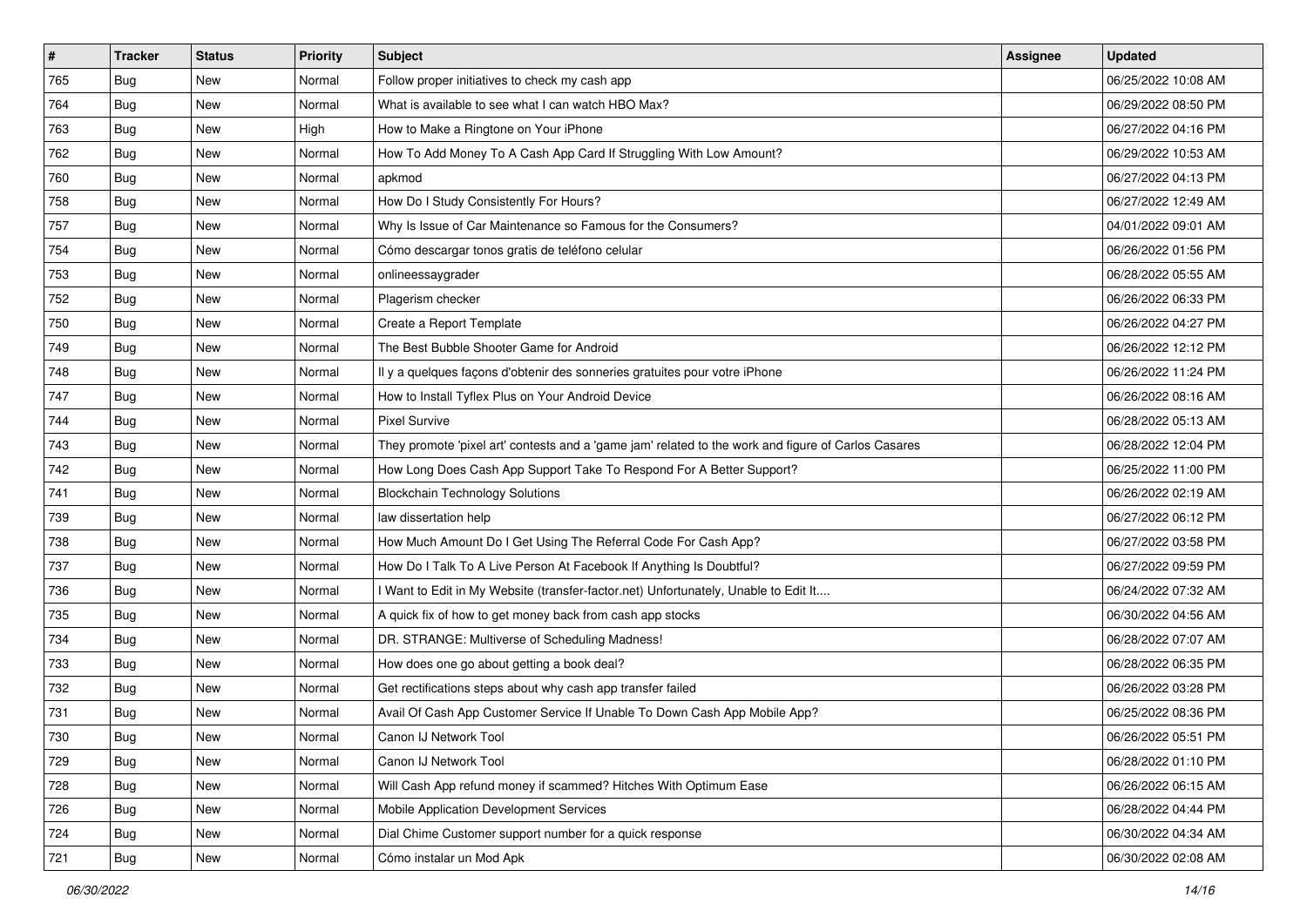| #   | <b>Tracker</b> | <b>Status</b> | <b>Priority</b> | Subject                                                                      | <b>Assignee</b> | <b>Updated</b>      |
|-----|----------------|---------------|-----------------|------------------------------------------------------------------------------|-----------------|---------------------|
| 720 | Bug            | New           | Normal          | How does Cash App Phone Number provide a quick treatment?                    |                 | 06/27/2022 08:02 AM |
| 719 | Bug            | New           | Normal          | How Do I Send \$5000 Through Cash App Account With Ease?                     |                 | 06/29/2022 10:15 PM |
| 717 | Bug            | New           | Normal          | Disney Plus Apk - Watch Movies and TV Shows on Your Device                   |                 | 06/29/2022 03:10 PM |
| 716 | Bug            | New           | Normal          | La celebración de un BabyShower.                                             |                 | 06/27/2022 12:29 PM |
| 715 | Bug            | New           | Normal          | Puppy Playtime Descargar gratis                                              |                 | 06/28/2022 10:46 PM |
| 714 | Bug            | New           | Normal          | Cuevana 3 Premium - Enjoy Your Favorite Movies and TV Shows on Your Smart TV |                 | 06/27/2022 11:43 PM |
| 712 | Bug            | New           | Normal          | <b>Tips and Tricks</b>                                                       |                 | 06/29/2022 07:26 PM |
| 711 | <b>Bug</b>     | New           | Normal          | Human Fall Flat Apk Download                                                 |                 | 06/28/2022 08:27 PM |
| 710 | Bug            | New           | Normal          | Take Necessary Assistance If You Are Unable Activate Cash App Card           |                 | 06/25/2022 09:26 PM |
| 709 | Bug            | New           | Normal          | How To Load Cash App Card At Walmart Without Having To Face Any Hassle?      |                 | 06/29/2022 03:26 AM |
| 708 | Bug            | New           | Normal          | Efficient ways to proceed with the cash app dispute process?                 |                 | 06/29/2022 10:24 AM |
| 706 | Bug            | New           | Normal          | How Can You Cancel A Cash App Payment Without Any Prior Information?         |                 | 06/26/2022 09:13 AM |
| 705 | Bug            | New           | Normal          | wuxiaworld                                                                   |                 | 06/29/2022 11:42 PM |
| 704 | Bug            | New           | Normal          | Reach support team of Chime Customer Service for instant help                |                 | 06/29/2022 05:49 AM |
| 703 | Bug            | New           | Normal          | For real-time help, dial Facebook customer service number                    |                 | 06/29/2022 12:30 AM |
| 702 | Bug            | New           | Normal          | Avail Chime Customer Service to know How To Get Chime Bank Statement         |                 | 06/28/2022 04:58 AM |
| 701 | Bug            | New           | Normal          | Why Law Essay Helper UK is Necessary?                                        |                 | 06/29/2022 06:29 PM |
| 700 | Bug            | New           | Normal          | Cómo descargar Poppy Playtime                                                |                 | 04/01/2022 09:30 AM |
| 699 | Bug            | New           | Normal          | Would you be able to utilize Cash App Twitch?                                |                 | 06/30/2022 04:55 AM |
| 697 | Bug            | New           | Normal          | How to Descargar Pura TV For Android                                         |                 | 06/28/2022 04:43 PM |
| 696 | Bug            | New           | Normal          | How to Install the TuMangaOnline App                                         |                 | 06/30/2022 01:09 AM |
| 695 | Bug            | New           | Normal          | Refer Listas IPTV Apk                                                        |                 | 06/29/2022 06:50 AM |
| 692 | Bug            | New           | Normal          | Esports 888b                                                                 |                 | 06/12/2022 10:04 AM |
| 691 | Bug            | New           | Normal          | tea garden dublin                                                            |                 | 04/01/2022 09:31 AM |
| 690 | Bug            | New           | Normal          | campervan hire                                                               |                 | 06/28/2022 11:55 AM |
| 689 | Bug            | New           | Normal          | How to use twitch.tv/activate?                                               |                 | 06/28/2022 10:48 PM |
| 688 | <b>Bug</b>     | New           | Normal          | How to use twitch.tv/activate?                                               |                 | 06/24/2022 04:16 AM |
| 687 | <b>Bug</b>     | New           | Normal          | How to use twitch.tv/activate?                                               |                 | 06/30/2022 09:20 AM |
| 686 | Bug            | New           | Normal          | Welcome To The Most Demandable Mahipalpur Escorts Agency                     |                 | 06/27/2022 03:45 PM |
| 684 | Bug            | New           | Normal          | Difference between paper map and online map                                  |                 | 06/29/2022 09:46 AM |
| 682 | Bug            | New           | Normal          | Does Facebook customer service live chat allow to speak with someone?        |                 | 06/29/2022 09:56 AM |
| 679 | Bug            | New           | Normal          | Word Finder helps you to play word games better                              |                 | 04/01/2022 09:34 AM |
| 678 | <b>Bug</b>     | New           | Normal          | How to be a winner in buidnow gg                                             |                 | 06/29/2022 06:31 PM |